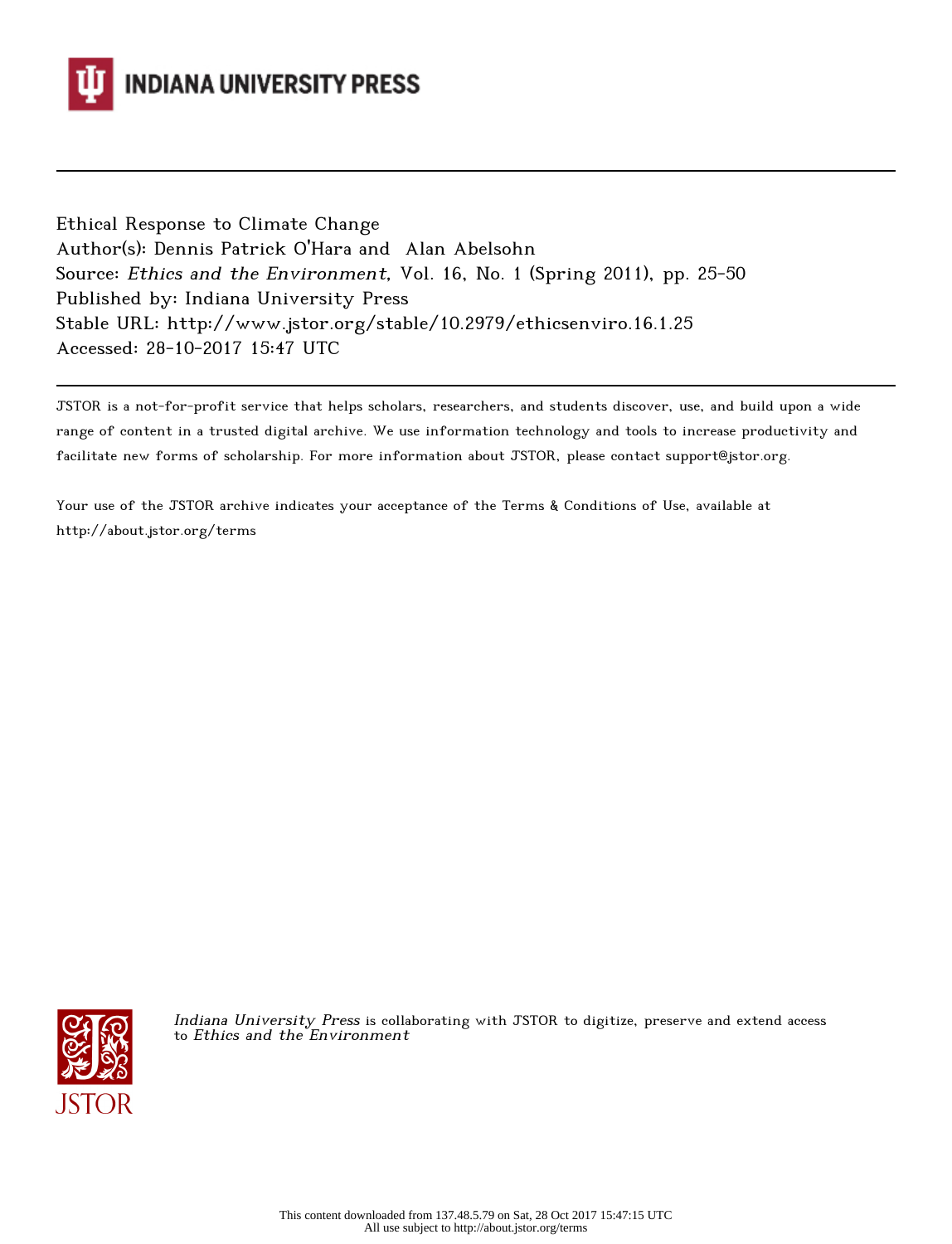# Ethical Response to Climate Change

# Dennis Patrick O'Hara and Alan Abelsohn

The attitudes that have contributed to climate change are the same attitudes that are retarding an adequate ethical response to that crisis. With a growing understanding of the planet as a self-contained and evolving ecosystem, we realize that we are derivative from and inescapably dependent upon Earth's ecological systems, that it is not possible to have healthy humans on a sick planet. Putting the health of the planet in peril endangers our own survival. While this new awareness encourages a less anthropocentric and more Earth-friendly human culture, vestiges of the thinking that created climate change continue to guide most of our responses to this global problem. This paper will consider ethical principles that might guide effective responses to climate change as well as certain responses to that crisis that are either misguided or inadequate.

The same attitudes that allowed a significant increase in the anthropogenic greenhouse gas (GHG) concentrations that are causing climate change are the same attitudes that are retarding an adequate ethical response to the impact that climate change is having on both human populations and the rest of the planet. The industrialized nations of the West paid little attention during the past three centuries to the impacts that their economies and cultures were having on the environment, both locally and globally. There was an underlying belief that the planet could indefinitely absorb the wastes of manufacturing, and the natural resources that were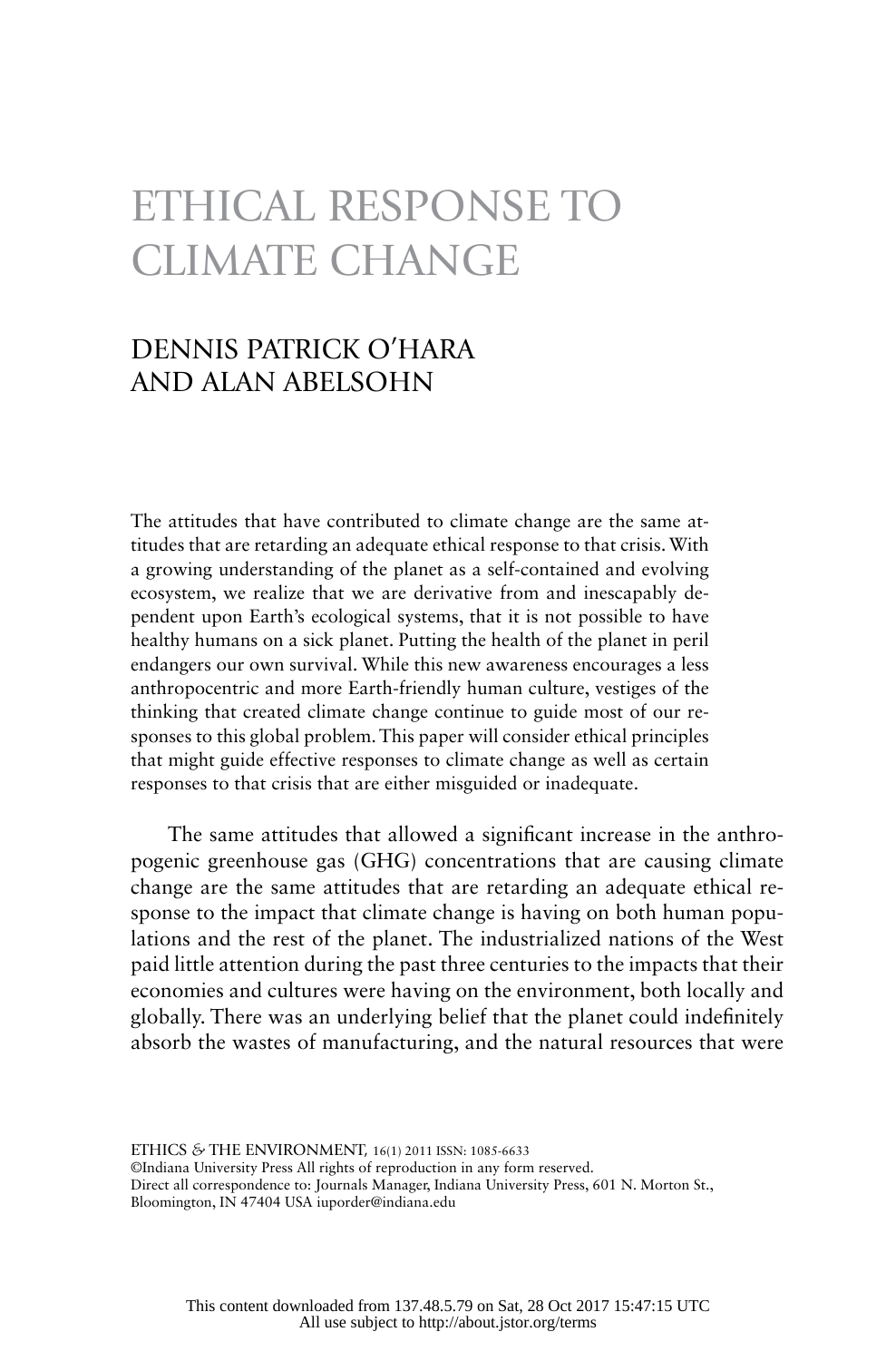fuelling industrialization were seemingly endless if not actually infinite. But with a growing understanding of both evolution and the planet as a self-contained ecosystem, we have begun to realize that we are derivative from and inescapably dependent upon the ecological systems of the planet. We are recognizing that it is not possible to have healthy humans on a sick planet. To put the health of the planet in peril is to subsequently endanger our own survival.

Yet, while this new awareness heralds an understanding of human culture that can purportedly be less anthropocentric and more Earth friendly, the vestiges of the same thinking that created the crisis of climate change still continue to guide most of our responses to this global problem. Even today, we continue to reject actions that favor the health of the planet if these entail a cost to our own national economies as if we and our economies could survive on a devastated planet. Since we need to understand and correct the global impact of our local actions, we cannot rely on the attitudes and ethics that allowed for the creation of the problem. Since we need to address a planetary problem, we need ethical principles that guide not only our local but also our global responses to climate change. Furthermore, we need a better understanding of the magnitude and dimensions of the problem. Accordingly, this paper will consider the ethical principles that might guide an effective response to climate change as well as certain responses that are either misguided or inadequate. It will consider the impact of climate change on human health so that we can better understand the scope and severity of the crisis.

#### **Ethical Principles to guide a Response to Climate Change**

In 2000, in what was considered a conservative study, excluding many of the more indirect effects of climate change on health, climate change "was estimated to have caused 150,000 deaths and 5.5 million DALYs [disability adjusted life years]" (World Health Organization [WHO] 2003, 31). The majority of these effects are being felt in developing countries, due to increasing incidence of diarrhea, malaria and malnutrition (McMichael 2004). As the effects of climate change continue to grow, the incidence of death and disease have likely increased from the levels of 2000 (Intergovernmental Panel on Climate Change, Working Group II [IPCC WGII] 2007). In fact, in a recent report by the Global Humanitarian Forum, Kofi

# 26 ETHICS  $\mathcal{E}$  THE ENVIRONMENT, 16(1) 2011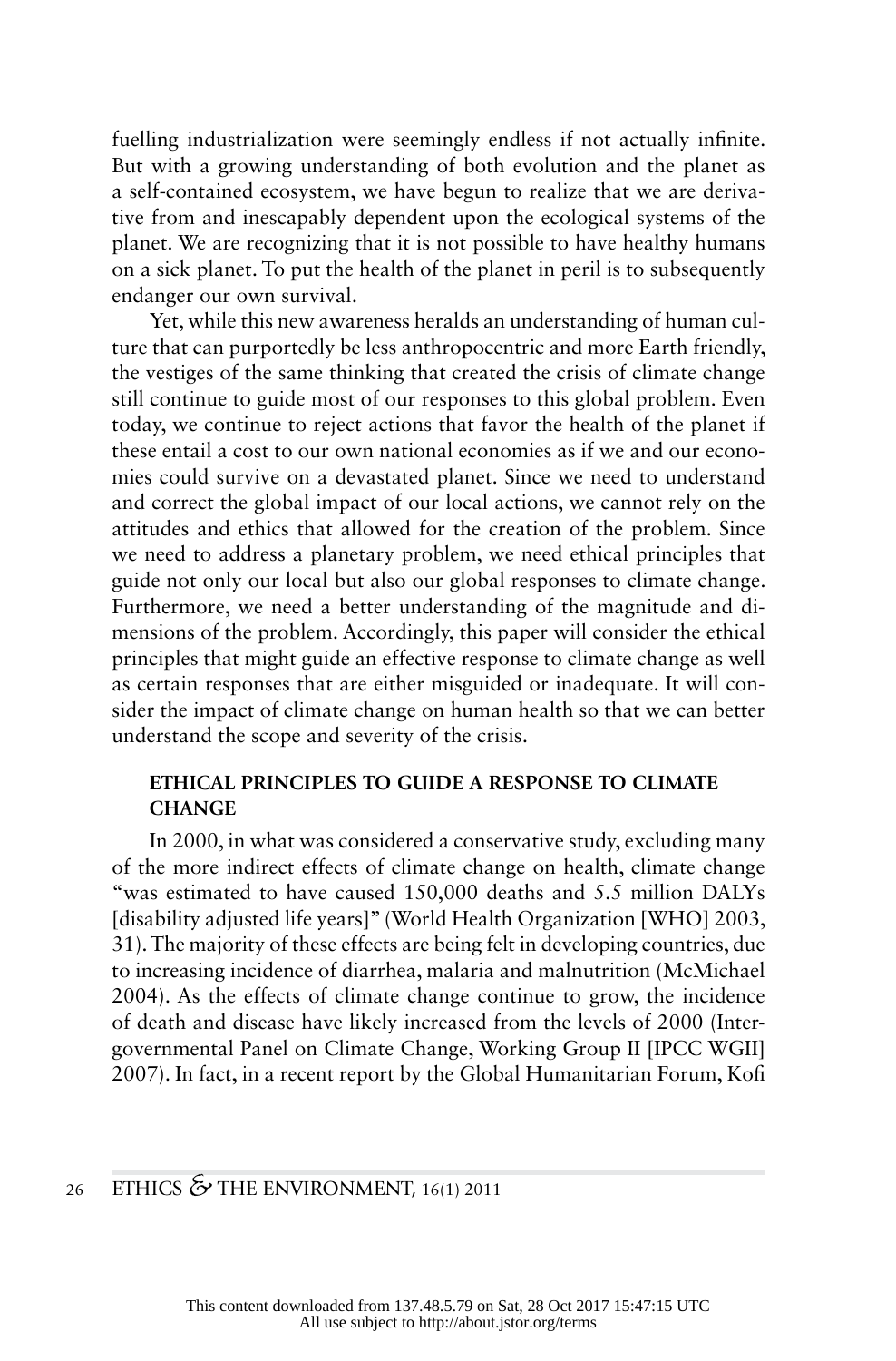Annan stresses that climate change is "the greatest emerging humanitarian challenge of our times" (Global Humanitarian Forum 2009, 2). The report estimates that over 300,000 lives are lost each year due to climate change, with the annual death toll estimated to reach 500,000 by 2030, and that "climate change today seriously impacts on the lives of 325 million people" (Global Humanitarian Forum 2009, 9, 11, 13). Due to indirect effects, climate change not only threatens each person's fundamental and inalienable "right to life, liberty, and personal security" as guaranteed by the Universal Declaration of Human Rights (United Nations 1948, Article 3), it is already responsible for considerable death and enormous hardship. The factors that cause climate change, and the efforts to both mitigate and adapt to it, raise ethical issues that require ethical responses.

Four principles central to a discussion of an ethical response to climate change are:

- 1. the principle of non-maleficence, sometimes stated as *primum non nocere* (firstly, do no harm);
- 2. the principle of equity;
- 3. the principle of retributive and distributive justice;
- 4. the principle of free and informed consent.

These four principles will be applied to the issue of climate change and coupled with a less anthropocentric and more ecocentric perspective on ecosystem health in order to provide ethical challenges to four excuses commonly proclaimed by Western governments in order to delay effective responses to climate change, viz.:

- 1. reducing GHG production will significantly harm a nation's economy;
- 2. while uncertainty about climate change continues to exist, it is more prudent to delay any response;
- 3. until all governments agree on targets and goals for GHG emissions there is no obligation to act, or at the very least, it is strategically imprudent to do so;
- 4. since future technologies will more effectively resolve the climate change issue, it is best to wait for technological fixes to arrive before acting.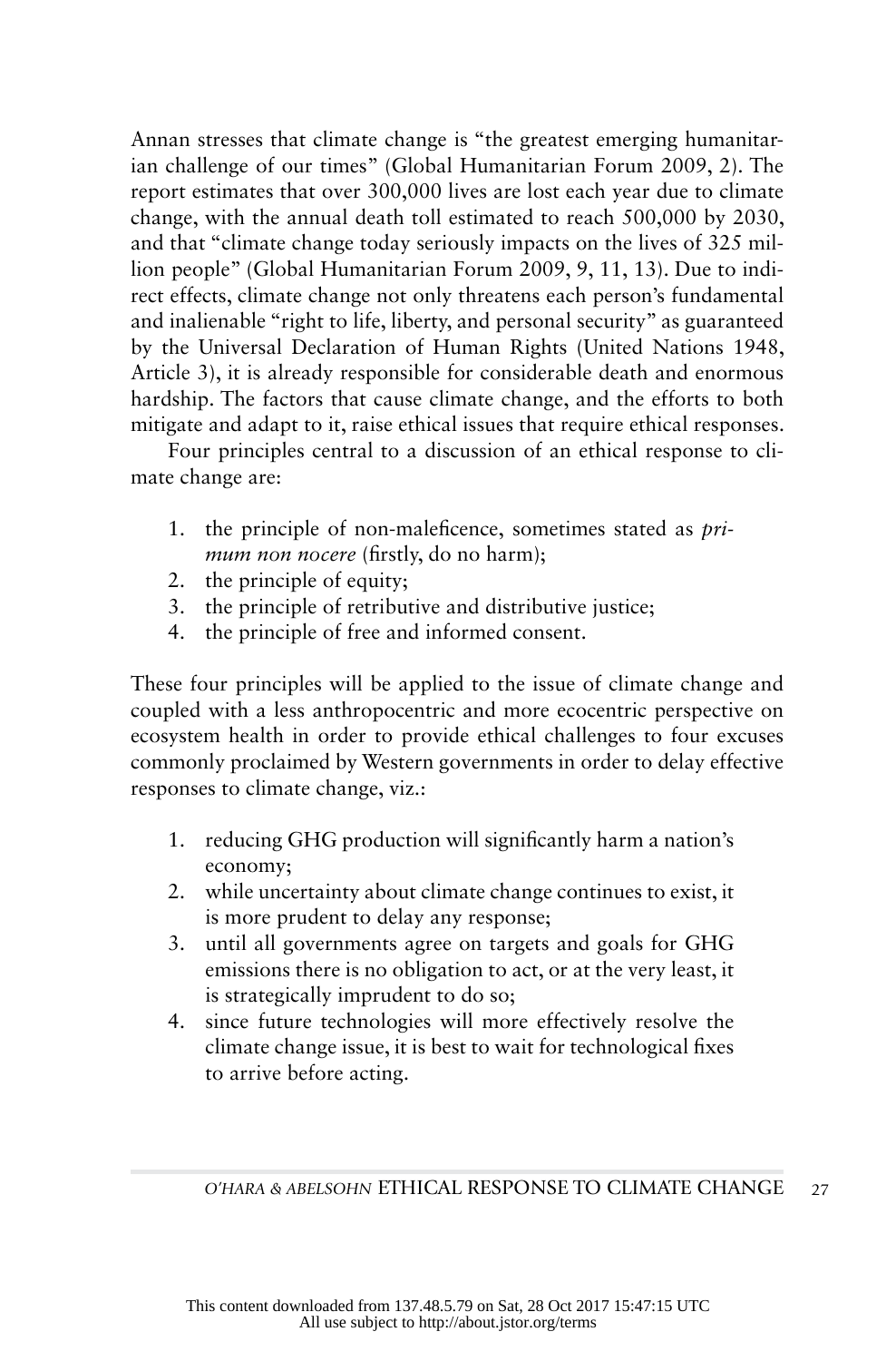### **1. The Principle of Non-Maleficence: Primum non nocere (firstly, do no harm)**

The notion that each person has a fundamental and primary obligation to avoid doing harm to others was recalled in the 1992 Rio Declaration on Environment and Development. This declaration stated that while states may develop their own resources for their own benefit, they also had "the responsibility to ensure that activities within their jurisdiction or control do not cause damage to the environment of other States or of areas beyond the limits of national jurisdiction" (United Nations 1992a, Principle 2). In that same year, the nations who ratified the United Nations Framework Convention on Climate Change (UNFCCC) agreed to the "stabilization of green house gas concentrations in the atmosphere at a level that would prevent dangerous anthropogenic interference with the climate system" (United Nations 1992b, Article 2). The signatories to these agreements not only reaffirmed the universal moral norm that we are obliged to act in ways that are not harmful to other people, but they also agreed to act in ways that were not harmful to the Earth's ecosystems, and this duty of non-maleficence was recognized as owing to both current and future generations (United Nations 1992a, Principle 3; 1992b, Article 3).1

#### **2. The Principles of Equity and Distributive Justice**

The principle of equity and the principle of distributive justice are closely related. Both deal with the fair and just distribution of benefits and burdens within a society, and both can be the subject of many complex and subtle distinctions. For our purposes, they will be considered together.

The principle of equity is often associated with Aristotle's principle of formal equality which can be summarized as "treat equals equally and unequals unequally" (Beauchamp and Childress 2001, 227). For instance, all things being the same, if two people are equally in need of food, then an equal distribution of food to each person would be fair. On the other hand, if two people have a different need for food, it would generally be assumed that it would be fair to give the person with the greater need the greater share of the food, especially if this could be done without harming the other person. Furthermore, if it is accepted that all people are equal, then it can generally be said that all people have an equal claim on that

# 28 ETHICS  $\mathcal{E}$  THE ENVIRONMENT, 16(1) 2011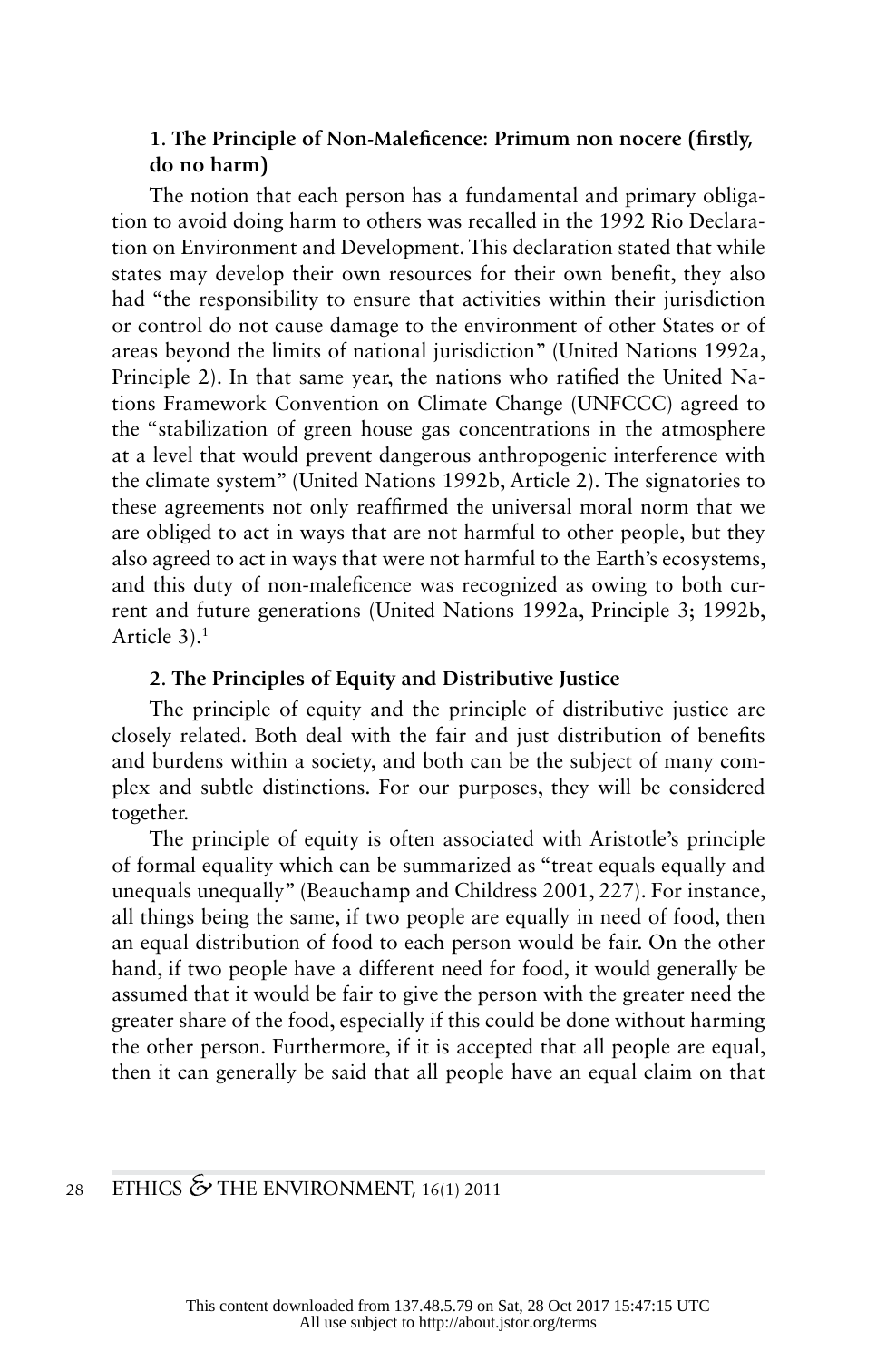which is held in common; none should enjoy a disproportionate share especially if this inequitable distribution would either deny others their fair share or place a burden on them. A sense of fair play also dictates that those who create a problem should be held responsible for rectifying the problem while the innocent should not suffer so that others may prosper at their expense (Beauchamp and Childress 2001, 226–30, 234–9). These common ethical maxims inform two approaches for dealing with the equity and justice issues associated with climate change, namely, the contraction and convergence approach, and the greenhouse development rights framework approach.

Recalling that there is only one planetary atmosphere held in common, and that the atmospheric commons has a limited carrying capacity for GHGs above which the consequent rise in global temperature would wreak ecological havoc, it can be argued that all people have a right to an equal but limited portion of the Earth's ability to absorb GHGs (Baer et al 2000, 2287) or, stated another way, each person has an equal but limited entitlement to emit GHGs (Ikeme 2003, 201). Unlike mineral resources which can be claimed as property by a particular person, company or nation, no single nation, company or person can claim ownership of the atmosphere or any part of it; the atmospheric commons is owned by all people. Similarly, when any single person or nation discharges greenhouse gases into the atmospheric commons, the potential climate effects will be experienced by all. And since the ability of the atmospheric commons to absorb GHG emissions is limited, and since exceeding that limit puts all life at risk (and not just the life of the one who exceeds the limits), each person has an obligation to avoid adding GHG emissions to the atmospheric commons in excess of their fair share.

Not surprisingly, this argumentation has more often been advanced by developing nations rather than developed nations since the latter are generally acknowledged to have utilized more than their fair share of the atmospheric commons. The developing nations argue that national allocations of GHG emissions should be based on per capita. They note that the developed nations have utilized more than their fair share of GHG emission entitlements not just since 1990 (the baseline year used in the Kyoto Protocol) but since the start of the industrial revolution in the late eighteenth century. Distributive justice demands that this disproportionate and prolonged over-utilization of per capita entitlements must be considered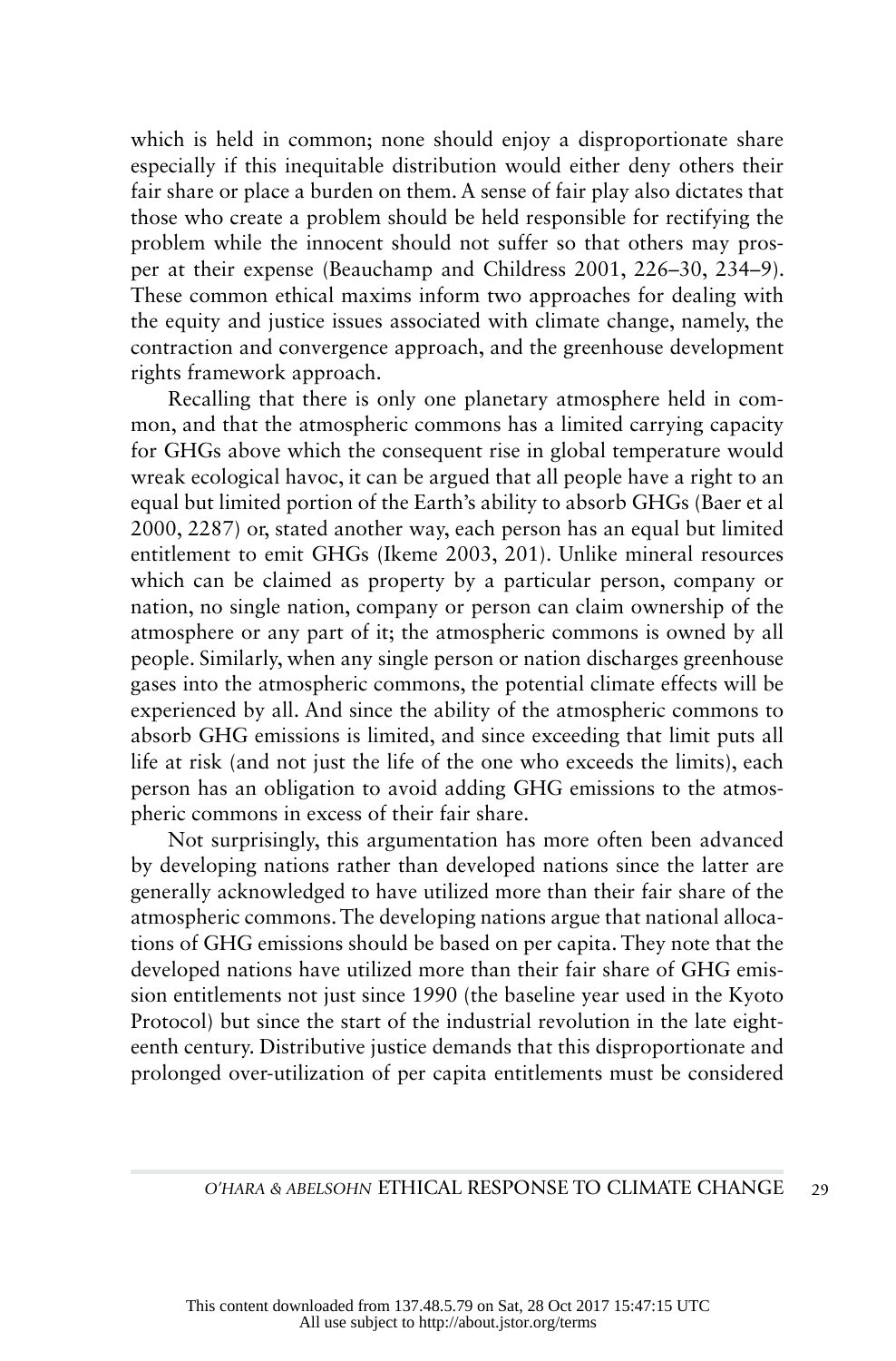when calculating an equitable distribution of the costs and benefits associated with climate change since this excessive appropriation of per capita GHG entitlements has both contributed more to the adverse effects of climate change while also permitting the developed nations to accumulate their wealth and higher standard of living (Ikeme 2003, 201–2). If the limited GHG absorption capacity of the atmospheric commons has been disproportionately consumed by the developed world, and if little reserve capacity remains, then it can be argued that not only does a much greater portion of the remaining capacity belong to the developing world (assuming there is no need to reduce GHG atmospheric concentrations significantly below current levels) but the developed countries also owe an ecological debt to the developing nations.2 Accordingly, the developed countries are obliged to transfer wealth to the developing countries or pay for the latter's costs of climate change adaptation in proportion to their excess utilization of the atmospheric commons.3 This is especially the case, according to this line of reasoning, since some developing countries, which have not remotely utilized their fair share of the GHG emission entitlements, would need to significantly increase their GHG emissions just to meet their basic needs for shelter, food and security, let alone achieve the level of prosperity enjoyed by the developed countries (Shue 1999).

In response, some developed nations have argued that a baseline of 1990 is reasonable since it represents a time from which there are reliable climatic measurements and a time when global awareness of the negative effects of climate change was emerging. Prior to this time, according to this line of reasoning, the industrialized nations were not aware that their actions were so harmful, and present generations should not be held responsible for the ignorance of their ancestors either with regard to the negative effects of industrialization or their excess utilization of the limited atmospheric commons. Any debt associated with the actions of earlier generations died with them (Ikeme 2003, 201). Furthermore, they argue, current emission levels should be recognized as entitlement levels based on past use (Brown et al. 2006, 20).

But, it can be argued, if current generations in the developed countries claim sole ownership to the assets that they have inherited from prior generations, then they are also owners of the liabilities associated with those assets, and they are accountable for the excess use of the atmospheric commons by prior generations. As Bhaskar notes, "if I take an object, not

# 30 ETHICS  $\mathcal{\hat{S}}$  THE ENVIRONMENT, 16(1) 2011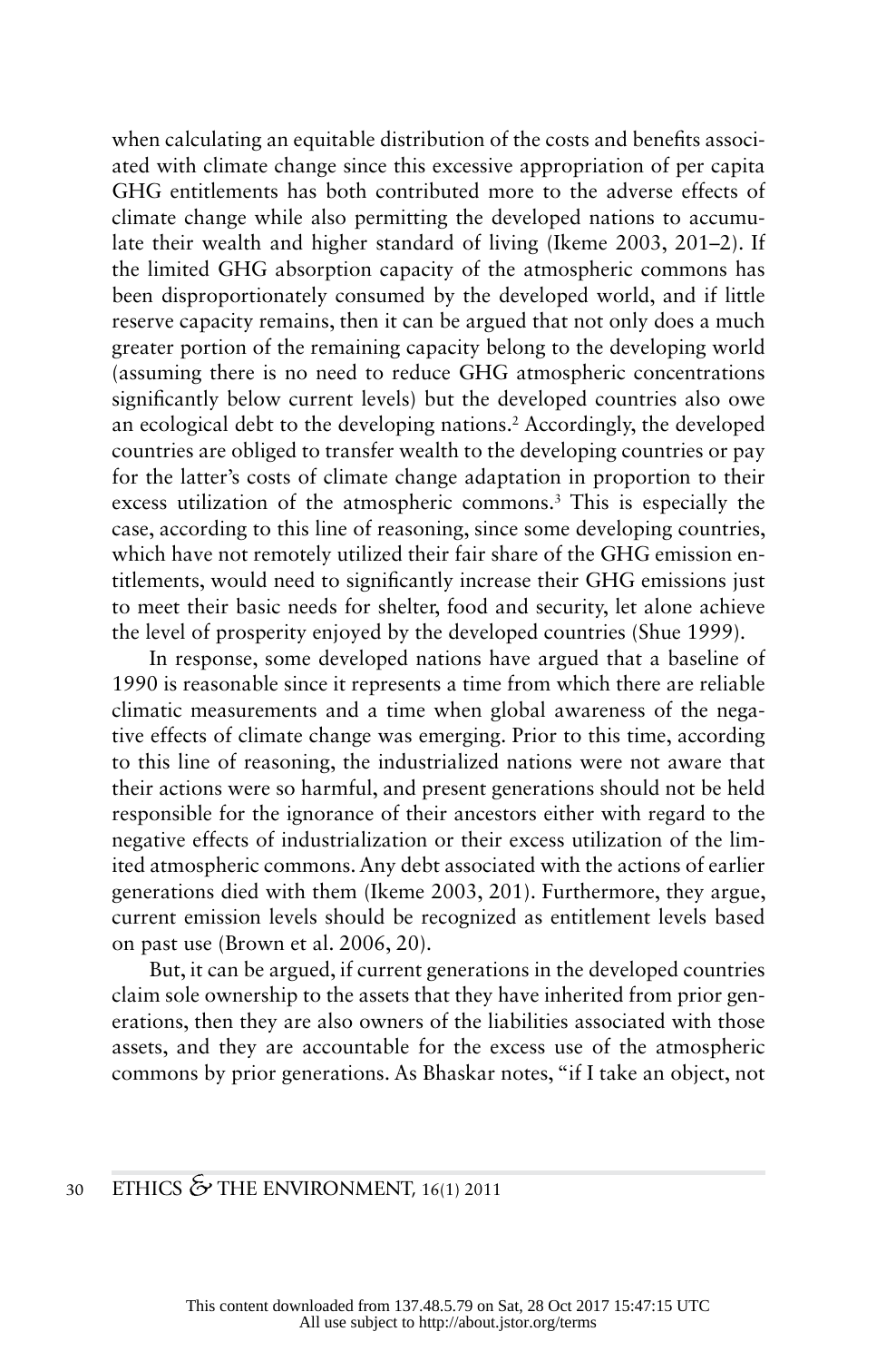knowing that it belongs to you, and give it to my daughter, you are surely entitled to reclaim it, even though neither my daughter nor I may be a thief" (1995, 116). Similarly, when one discovers that one has taken more than one's fair share, one is expected to make some form of reparation to the party or parties who were disadvantaged. Past practices of utilizing more than one's fair share of a common trust is not justification for continued bad behavior.

To resolve these tensions, the contraction and convergence (C&C) response to climate change challenges seeks a global agreement on the concentration of atmospheric GHGs below which the planet's temperature will not rise more than two degrees Celsius, whether that concentration is set at 350, 400 or 450 parts per million of  $CO<sub>2</sub>$ . When this benchmark is set, the planet's carrying capacity for that concentration of GHGs can then be allocated to nations on a per capita basis. Those countries that are presently emitting more than their allotment (primarily the developed, industrialized countries) will be required to reduce their emissions (contraction) while those countries who are presently emitting less than their share (primarily developing countries) will be temporarily permitted to grow their emissions until, by an agreed date, all countries have reached their equal per capita entitlement (convergence)(den Elzen et al 2005). Developing countries might sell their surplus GHG shares during the adjustment phase which would presumably be completed by 2050 (Global Commons Institute 2008).

For the C&C approach to become operational, the signatories to the UNFCCC must agree on a safe concentration of atmospheric GHGs, the proportional allocation of this limited capacity based on national populations, the fair assessment of current levels of emissions, targets for contraction of those national emissions that exceed allocations<sup>4</sup> and the concurrent temporary increase in emissions for those countries which have not utilized their full allocation – an enormous undertaking that has thus far been elusive (Bows & Anderson, 2008).<sup>5</sup> Nevertheless, the proponents of the C&C approach argue that it can provide an equitable and just response to the climate change challenge that can win the support of the developing world since it both protects their ability to develop and obligates the developed world to reduce its excess emissions (Global Commons Institute 2008). They further argue that the date of convergence should be realized as soon as possible since the most vulnerable and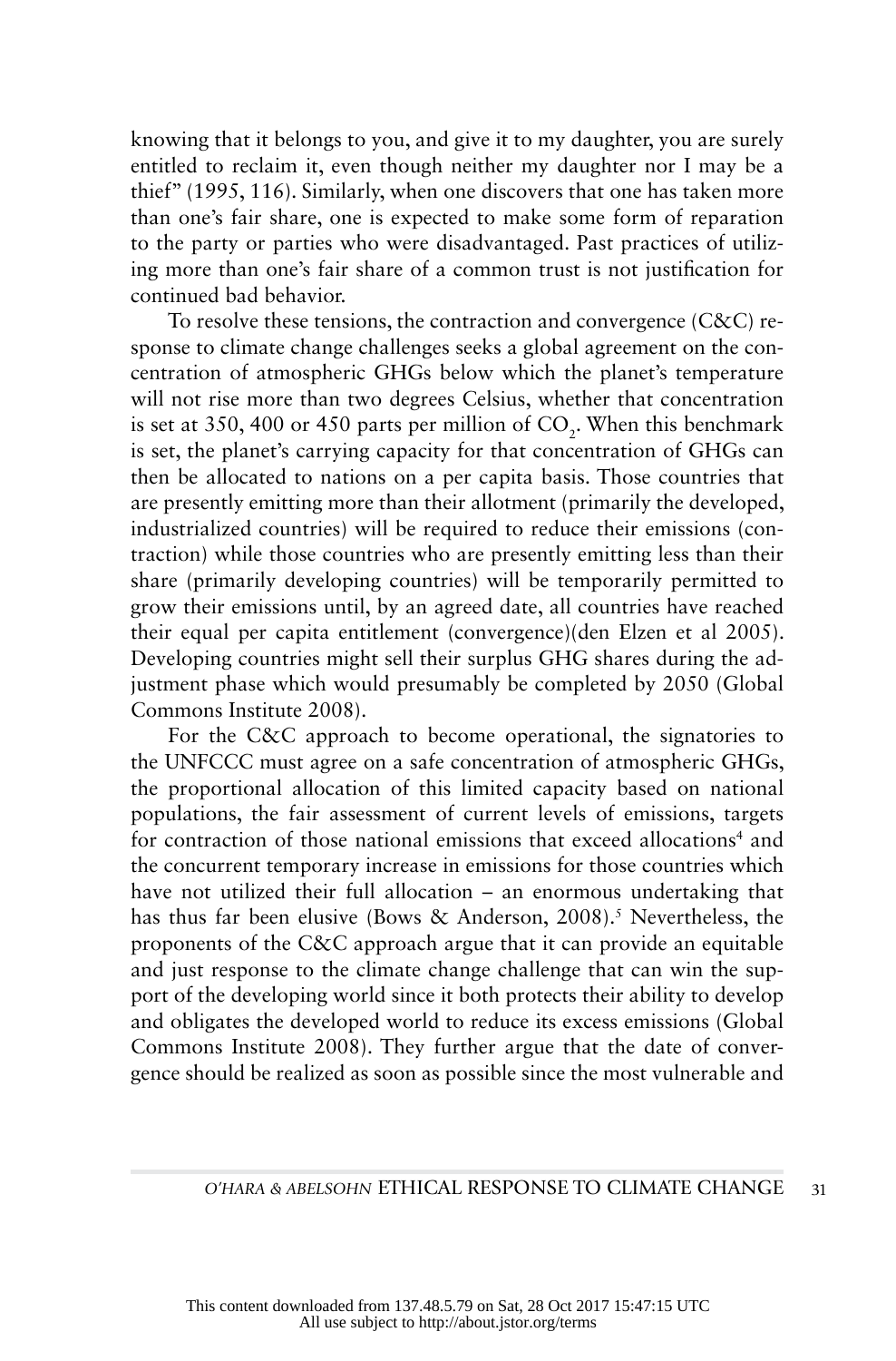least responsible for climate change are currently bearing a disproportionate and unjust burden created by those who have utilized more than their fair share of the atmospheric commons, and justice demands that this be resolved as soon as possible.

As the planet continues to warm, carbon sinks will decline and more  $CO<sub>2</sub>$  will be released. That is, as climate change continues due to the GHGs that have already been released into the atmosphere and which will continue to affect the climate since the lifetime of  $\mathrm{CO}_2$  in the atmosphere ranges between 4 to 200 years (IPCC 2001, 38), the ability of Earth's systems to absorb anthropogenic GHG emissions will correspondingly decrease (Friedlingstein 2006). Perhaps at no other time in human history have we become so aware of our profound dependence on and our place within Earth's ecological dynamics. Due to this decreased absorption capacity, the rate of contraction will undoubtedly need to be periodically readjusted. Shifting population sizes will also precipitate calls for allocation adjustments. Although global emissions are allocated on a per capita basis to nations based on their existing populations, future adjustments to such allocations necessitated by shifting populations should not automatically be increased for nations whose populations have grown.<sup>6</sup> Population growth stresses the limited capacity of the planet, and efforts to reduce the causes and effects of climate change should reward behavior that promotes planetary health and deter that which is potentially problematic (Speidel et al 2009).

Rather than appealing to the notion of a shared atmospheric commons, others have preferred the notion that all have a right to develop and flourish. In keeping with principles of equity and distributive justice, the United Nations Framework Convention on Climate Change (UNFCCC) asserts that the parties to that agreement are bound to protect the environment for the sake of humanity, present and future, "on the basis of equity and in accordance with their common but differentiated *responsibilities* and respective *capabilities*. Accordingly, the developed country Parties should take the lead in combating climate change and the adverse effects thereof" (United Nations 1992b, Article 3, emphasis added). The UNFCCC also requires the more developed nations to assist developing countries with adaptive responses to the adverse effects of climate change, including the transfer of technologies (United Nations 1992b, Article  $4(1)(c)$ ,  $4(1)(e)$ ). Any approach is not likely to be accepted by the developing countries if efforts to reduce global GHG emissions do not concur-

# 32 ETHICS  $\mathcal{\hat{S}}$  THE ENVIRONMENT, 16(1) 2011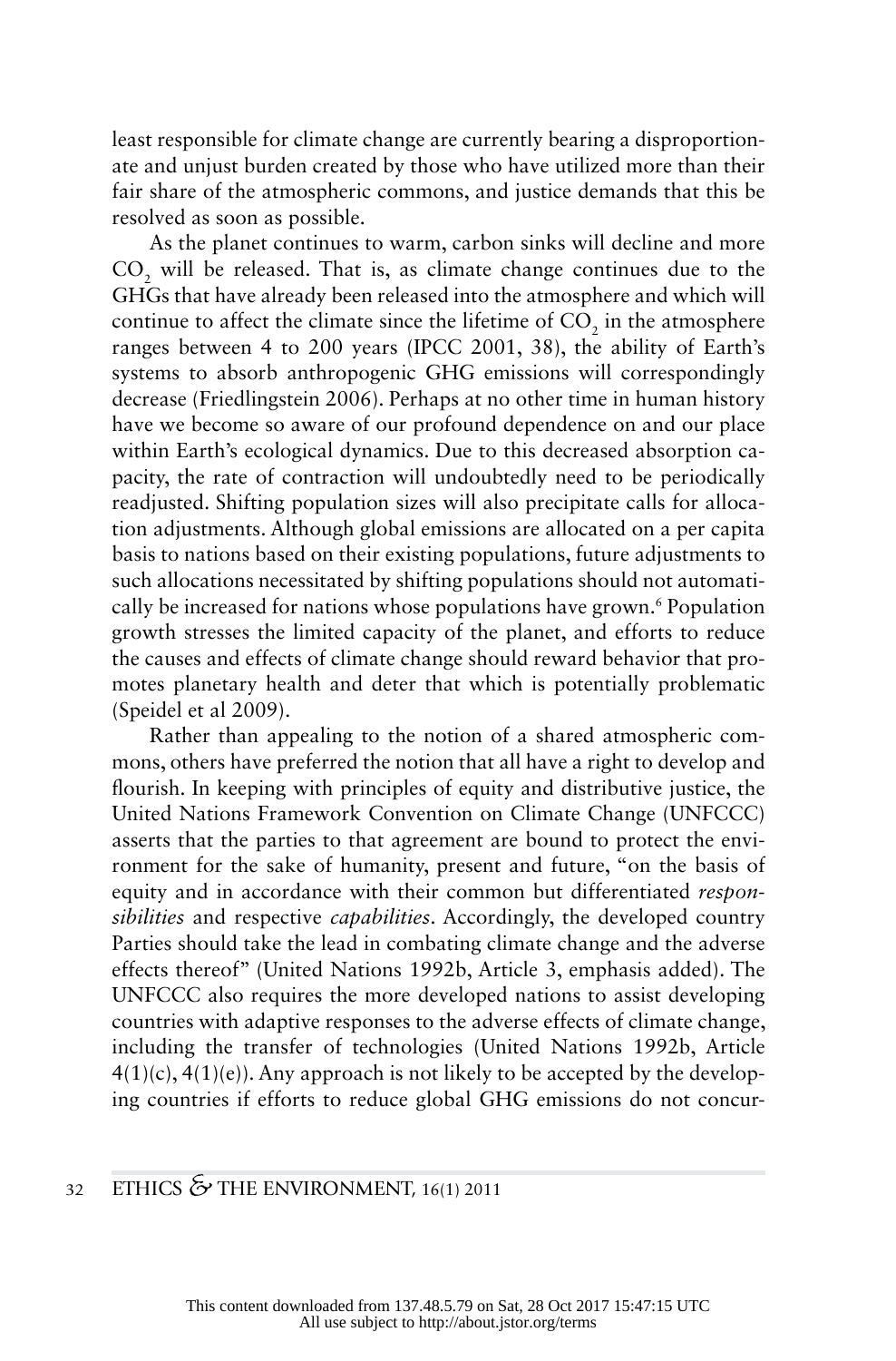rently permit developing nations to increase their GHG production while stipulating that the developed countries which have already profited from economies that have produced excess amounts of GHGs will bear a comparable cost of mitigation.

The Greenhouse Development Rights (GDR) framework described by Baer et al (2008a) is guided by these UNFCCC directives and seeks to define the capabilities and responsibilities that would satisfy the requirements of justice. It argues that all people have a right to development in order to realize human flourishing, and that it is possible to define a development threshold<sup>7</sup> below which people should not be required to bear the costs of responding to climate change since the primary focus of these impoverished people is on survival and achieving a modicum of development in order to overcome the malnutrition, high infant mortality, abbreviated education, and a disproportionate expenditure on food that characterize their impoverished state (Pritchett, 13–17). Furthermore, it is unlikely that they have contributed to climate change in any significant way. Those who have already exercised their right to development and have consequently derived incomes that exceed the development threshold, usually as members of industrialized (Annex I) societies, have an obligation both to preserve the development rights of those who have not yet exercised them (i.e., non-Annex I or developing countries) as well as to bear the costs of climate change mitigation from the wealth (capability) that they have gained while they were adding to the GHG burden of the planet. As Baer et al note, "They must, as their incomes rise, assume a steadily rising share of the costs of curbing the emissions associated with their own consumption, as well as the costs of ensuring that, as those below the threshold rise toward and then cross it, they are able to do so along sustainable low-emission paths" (2009, 1124). All people who have incomes above the development threshold bear these obligations, whether they live in Annex I or Non-Annex I countries. The sum of this income, which excludes income used to attain the development threshold, becomes the nation's aggregate capability, while the nation's responsibility for climate change is derived from the cumulative emissions, beginning from an agreed starting date, that would exclude emissions resulting from efforts to attain the development threshold.<sup>8</sup> The further a nation's income and emissions exceed the development threshold, the greater is its emission reduction obligations and the greater is its share of the global mitigation requirements. These mitigation requirements can be met both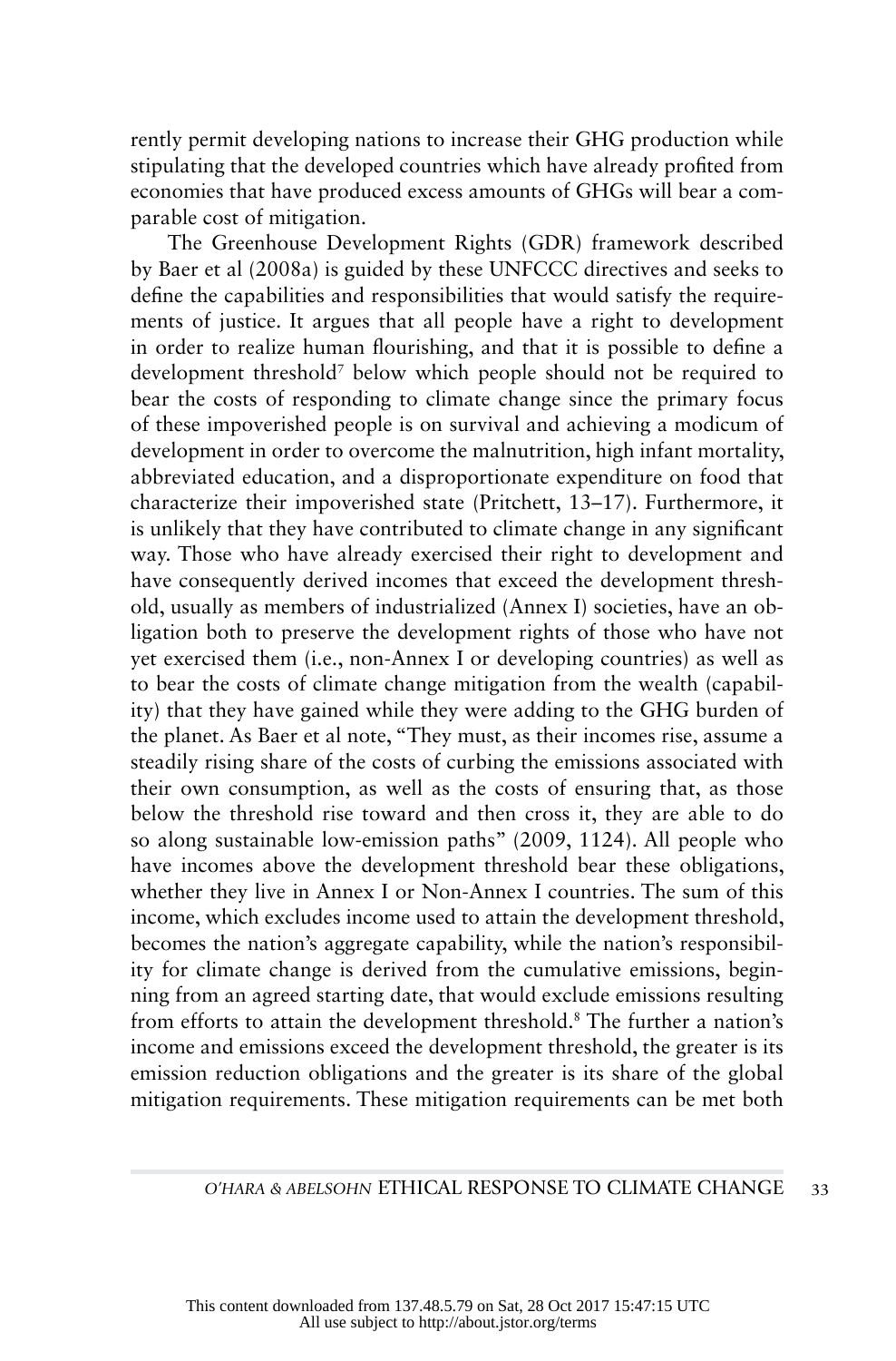through domestic reductions as well as through "cap-and-trade" agreements with other nations (Baer 2009, 1126–33). For instance, non-domestic mitigation could also be achieved by claiming reductions in other countries that are "supported and enabled by technology, financing and capacity-building [from the developed country] in a measurable, reportable and verifiable manner" (UNFCCC 2007, 1(b)(ii)). The significant domestic reduction of GHG emissions required of wealthier countries would theoretically liberate some of the limited GHG carrying capacity of the planet for the use of non-Annex I countries, while the transfer of both technology and financial support from industrialized to developing countries could ensure that development happens in a sustainable way that dramatically reduces carbon emissions (i.e., in ways that are mutually enhancing for both humans and the rest of Earth's ecosystems since human flourishing is impossible without Earth's flourishing).

Ikeme argues that the developed nations should "transfer wealth, relevant technologies, scientific knowledge, management and adaptation skills" to the less developed nations that are adversely affected by climate change as an act of charity; the rich are morally obligated to help the poor (Ikeme 2003, 203). However, developing nations are just as likely to respond that such transfers are not a matter of charity but a matter of justice; the developing nations are only claiming what is rightly owed to them; they need not wait for the largesse of developed countries. Their claim seeks retributive justice, not just distributive justice. It seeks proportionate compensation for the injustices of the past and present. It requires that "the polluter should, in principle, bear the cost of pollution" (United Nations 1992a, Principle 16). Those who cause harm are responsible in proportion to the harm that they have caused. However, since the emitters of GHGs are not presently compelled either to bear the costs associated with their GHG emissions or to pay compensation to those who are harmed by climate changes, there is no economic incentive for them to mitigate their GHG emissions (Stern 2006, 24).

Regardless of whether one prefers a contraction and convergence approach, or a greenhouse development rights framework, or some other approach for fashioning a just response to climate change,<sup>9</sup> certain positions remain ubiquitous. For instance, vulnerability to the health effects of climate change is a function of three factors: the existing sensitivity of the population, the exposure of the population to climate related health

# 34 ETHICS  $\mathcal{\hat{S}}$  THE ENVIRONMENT, 16(1) 2011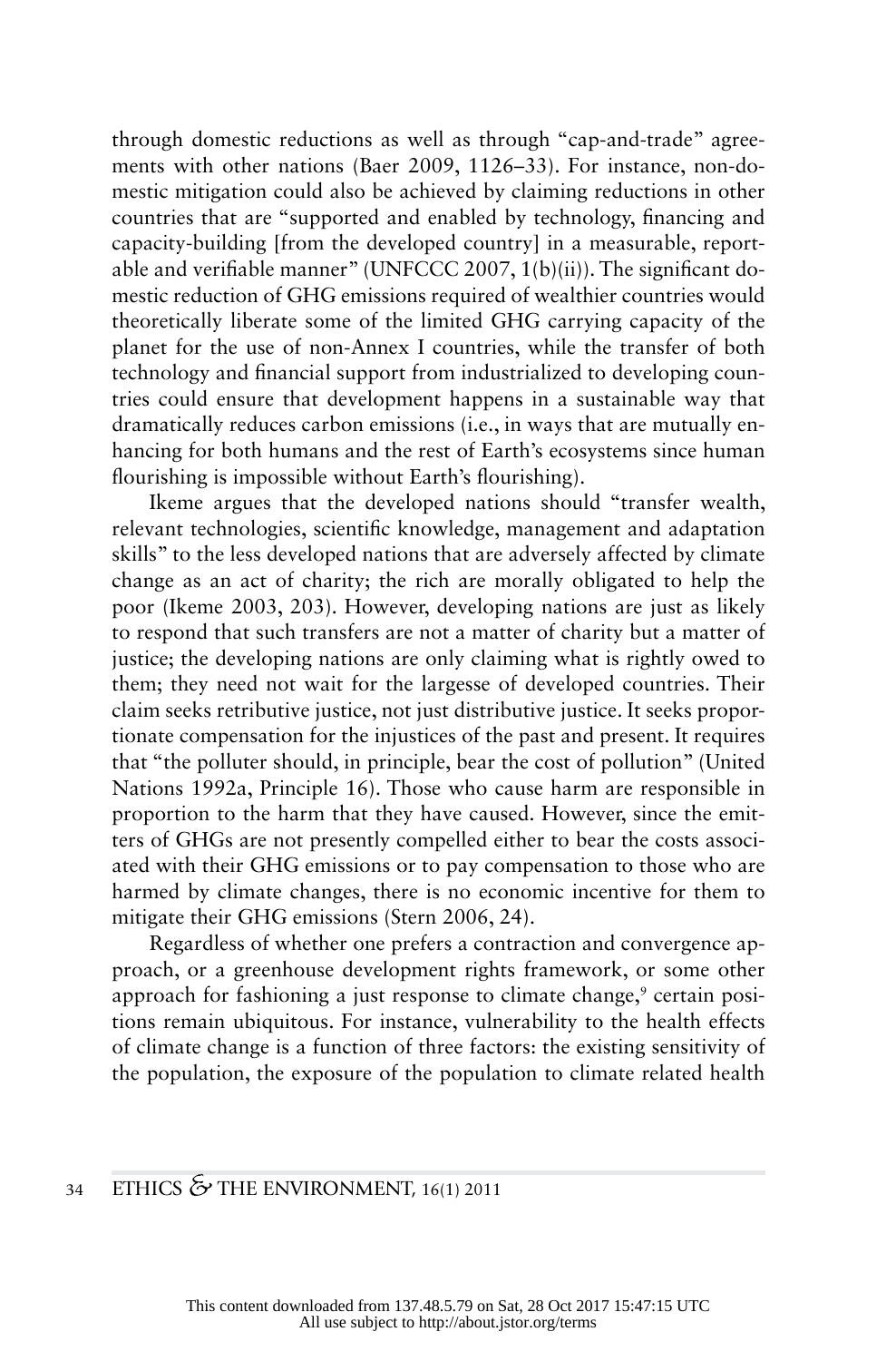risks, and the adaptive capacity or the ability to manage these risks (Kovats 2003, 16). Adaptive capacity is governed by income, equality, type of health care system, and the ability to rapidly access information (Menne 2006, 421). Regrettably, in our present circumstances, those who have contributed the most to climate change are those who are the least vulnerable (least sensitive and least exposed) and the best able to adapt to the impacts of climate change (with, for example, heating and air conditioning, dikes, irrigation, increased health care), while those who have contributed the least are the most vulnerable and the least able to adapt to the consequences of climate change (e.g., drought, desertification, flooding, extreme weather patterns) (Stern 2006, 37). The 2007 Intergovernmental Panel on Climate Change (IPCC) report noted that "poor communities can be especially vulnerable, in particular those concentrated in high-risk areas. They tend to have more limited adaptive capacities, and are more dependent on climate-sensitive resources such as local water and food supplies" (IPCC WGII 2007, 9). Furthermore, the 2007 UN Human Development Programme (UNHDP) report noted that climate change will bring about "unprecedented reversals in poverty reduction, nutrition, health and education" as the limited resources of vulnerable nations are used to mitigate the droughts, floods and other environmental stressors of climate change rather than dealing with social needs (UNHDP 2007, 16, 18) and is likely to displace hundreds of millions, creating environmental refugees and perhaps leading to conflict (Costello 2009, 1708).

Justice demands that the distribution of limited resources and opportunities for development be guided by either need or merit. The developed nations have the least need for GHG emission allocations and their past behavior of causing harm to the most vulnerable does not demonstrate merit (Brown et al. 2006, 21). Countries with the greatest need should receive new allocations of GHG emissions first and at a level that at least permits them to reach the development threshold. Their circumstances should certainly not be worsened by any international allocation agreements (Rose 1998).

#### **3. The Principle of Free and Informed Consent**

It follows from the principle of non-maleficence that no country may put another country or its peoples at grave risk without the consent of the latter. The actions of developed countries are primarily responsible for the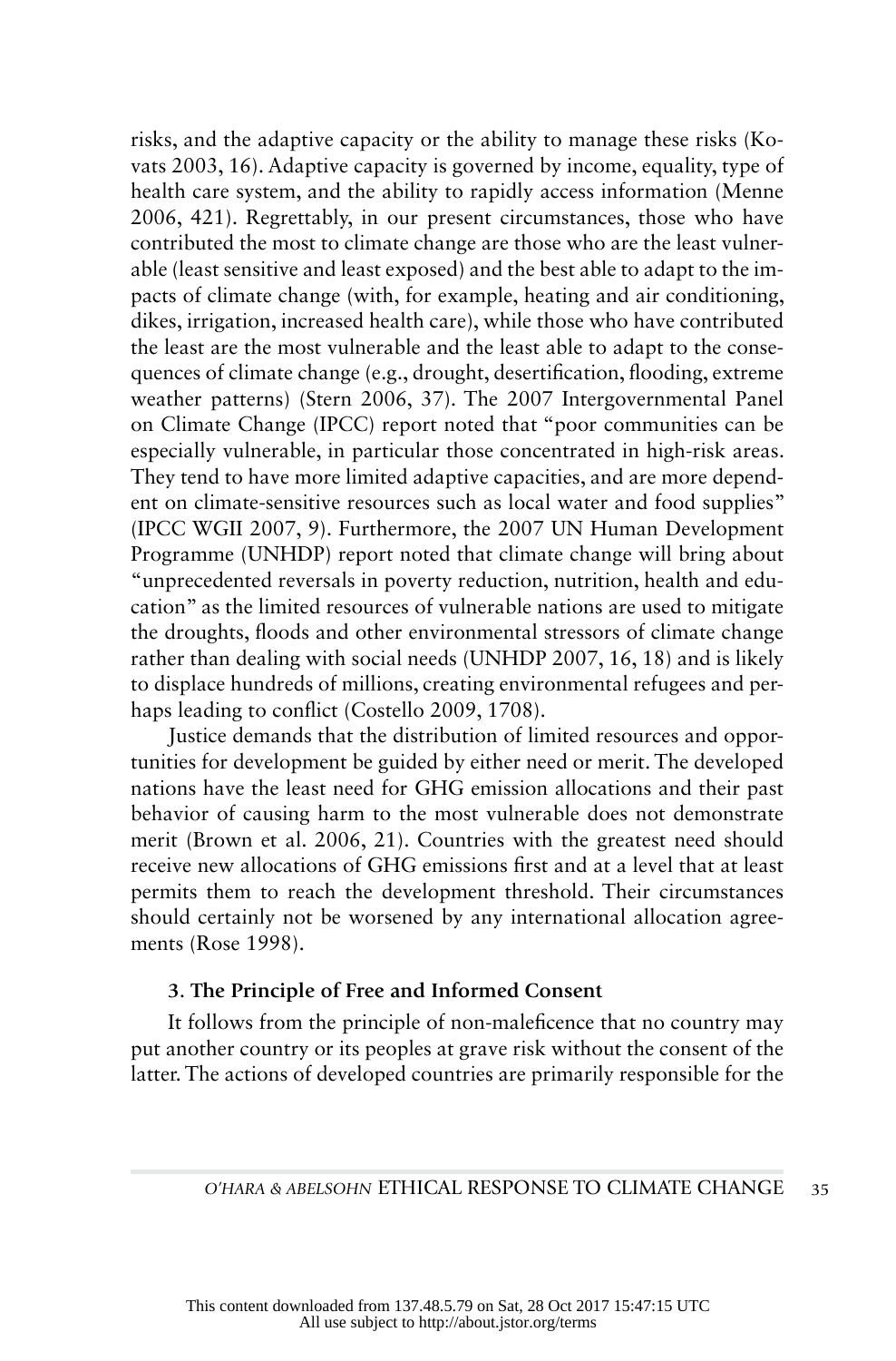adverse effects of climate change that are being endured disproportionately by the developing countries. To date, the developing countries have generally shared only in the costs of these actions, not the benefits. The developing countries did not consent to being burdened with these adverse effects, nor did they cede their portion of the atmospheric commons to the developed countries that used it for their own ends. Those who acted against the best interests of the developing countries did not seek the latter's informed consent nor did the developing countries give it.10

Even as efforts are made to rectify excessive GHG emissions, the principle of free and informed consent is still not being sufficiently respected. People and countries that are at risk due to the effects of climate change have a right to participate fully in discussions that determine not only acceptable and unacceptable risks, but responses to deal with the same. Since global emissions of GHGs will probably need to be reduced by 60 to 80 percent from current levels (Stern 2006, xxiii), the methods and interim targets to meet that goal must be decided by all of the stakeholders but particularly by those who are most affected by the adverse effects of climate change. All parties must agree on a fair and equitable distribution of the costs of climate change and any entitlements to emissions of GHGs. However, to date, the developing nations have had less influence than the developed nations when formulating the analysis and response to the causes of GHGs. For instance, these nations have tended to be underrepresented on the IPCC and during the formulation of the UNFCCC (Ikeme 2003, 202). Nor have they had access to the same level of expertise to acquire and analyze data, and to formulate responses that best protect their particular interests.

If all have a right to an equal but limited access to the atmospheric commons, then all should equally participate in the development of adaptation policies either through their own initiative or through the work of NGOs or governments that that they have sanctioned to speak on their behalf. The poorest and most marginalized peoples, including those in prosperous countries, must have a voice in formulating responses to climate change issues (Human Rights and Equal Opportunity Commission 2008, 15). Their informed participation, which may require the assistance of expert advisors funded by developed countries, can promote their free and informed consent to emerging responses to climate change issues even if they did not consent to the actions that first brought these adverse ef-

# 36 ETHICS  $\mathcal{\hat{S}}$  THE ENVIRONMENT, 16(1) 2011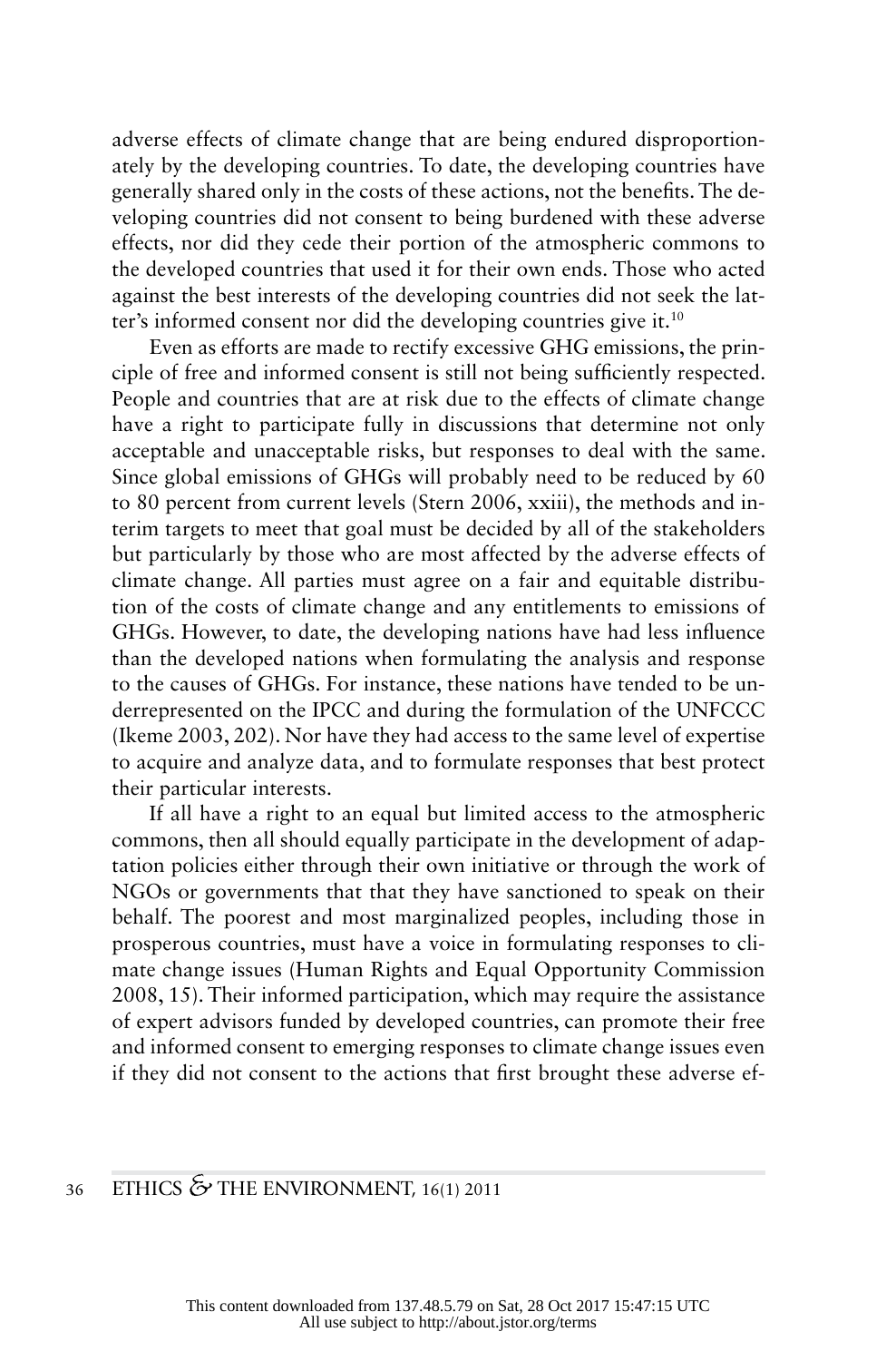fects into their lives. The developed nations who are causing the adverse effects of climate change cannot formulate responses in isolation from those who are affected by their actions. Actions that have a global impact require global consent.

Article 2 of the seldom referenced United Nations International Covenant on Civil and Political Rights (UNICCPR) notes that when a nation ratifies an international human rights treaty, the nation must ensure that the rights and obligations declared in the treaty are upheld within its territory or by those within its jurisdiction. Furthermore, the UNICCPR also stipulates that a nation must respond to threats to human rights and "must ensure that individuals also have accessible and effective remedies to vindicate those rights" (United Nations 1966, Article 2). Ultimately, as a recent UN commentary on the UNICCPR notes, "cessation of an ongoing violation is an essential element of the right to an effective remedy" (United Nations Human Rights Committee 2004, para. 15). In other words, those whose rights have been threatened or violated have a right to accessible and effective remedies, and when they lack sufficient means to defend their rights, wealthier nations have an obligation not only to assist their defense but to facilitate the cessation of the offense itself. Accordingly, developing countries can rightly demand that the developed countries should not only honor the United Nations agreements pertaining to climate change that they have signed but they should also assist the developing world with their own efforts to defend themselves. As a quote from Archbishop Desmond Tutu in the United Nations Human Development Programme Report for 2007/2008 observes:

No community with a sense of justice, compassion or respect for basic human rights should accept the current pattern of adaptation. Leaving the world's poor to sink or swim with their own meager resources in the face of the threat posed by climate change is morally wrong. Unfortunately, as the *Human Development Report 2007/2008* powerfully demonstrates, this is precisely what is happening. We are drifting into a world of 'adaptation apartheid.' (UNHDP 2007, 181)

Of course, Earth has obviously not consented to human practices that have seriously altered the climate systems of the planet, nor could it possibly grant such consent. It would be an extreme form of anthropomorphism to attribute human self-consciousness to the planet itself. However, we are the creature whose profound intellect and self-awareness allow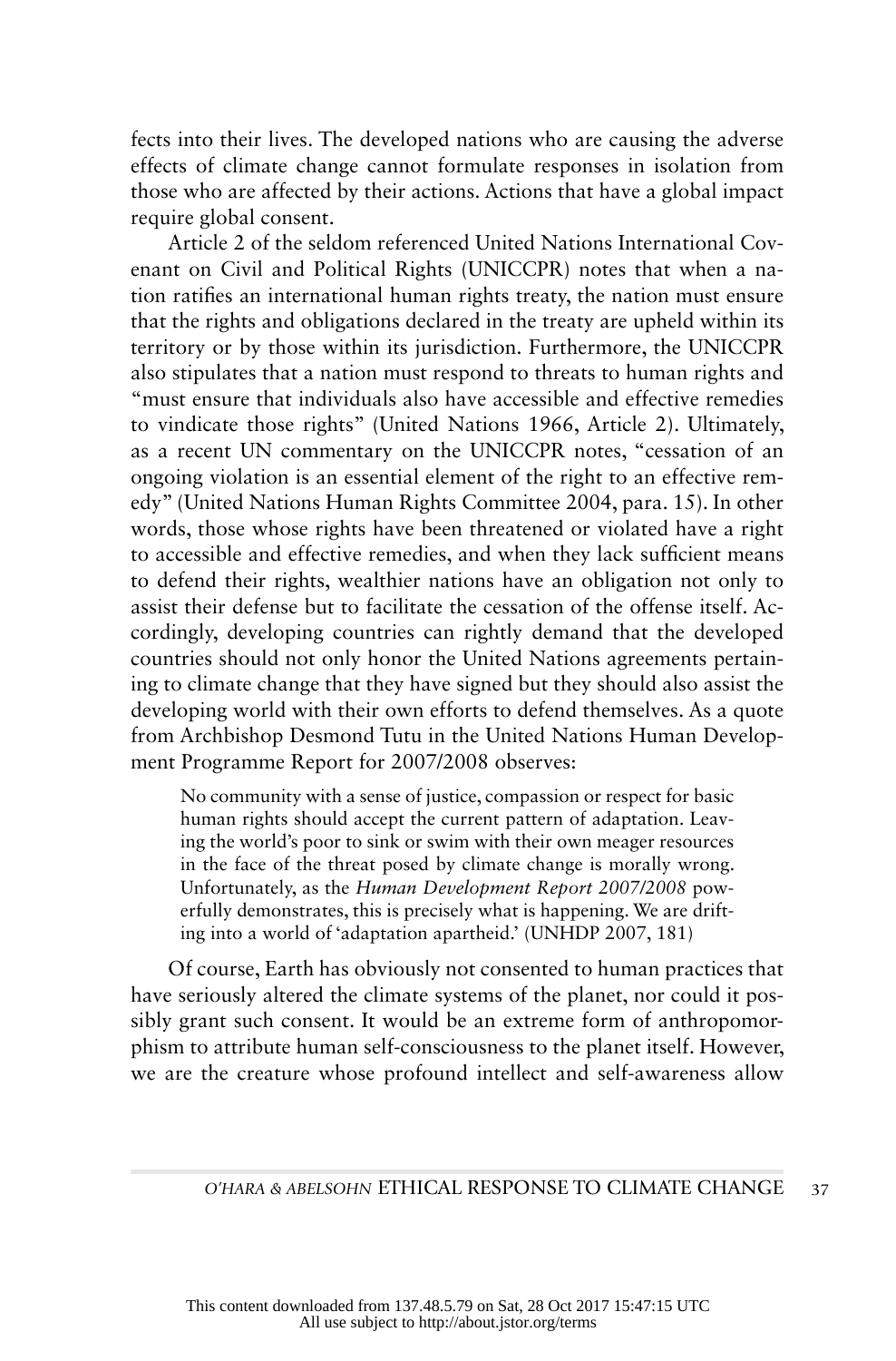it to grasp and reflect upon its past, present and future, and to fashion adaptations that allow us to supersede the limitations of our genetic coding and environs. We are not only the species with the greatest freedom of choice when it comes to deciding our present and future, we are the species that can most imperil our future and the future of the rest of the planet (Berry 1999). Accordingly, we are obligated to inform our decisionmaking and to make choices that do not threaten either our own existence or the existence of the rest of Earth's ecosystems (Wilson 1994).

#### **Lethargic Responses to Climate Change**

The lethargy of developed nations to honor their moral and legal responsibility to reduce GHG emissions is arguably assisted by four popular disclaimers that hinder effective responses to climate change. Each of these disclaimers will be examined.

#### **1. Economic Harm**

The administration of President George H.W. Bush insisted at the 1992 Rio Earth Summit that since the reduction of GHGs could inflict harm on nations' economies, efforts to reduce GHG emissions should be delayed until such time as it was clear that economic interests would not subsequently suffer (Sussman 2006, 14). This position was defended even while the scientific community was asserting that climate change was increasingly having severe adverse effects on the health of both humans and the planet. As the scientific community's warnings have become even clearer and stronger, this hesitation becomes even more indefensible for at least four reasons (IPCC 2007b; American Association for the Advancement of Science 2007).

Firstly, during this stage of inaction or delayed action, basic human rights to life, health and security are being significantly compromised. As has been noted by the UN Office of the High Commissioner for Human Rights, nations do not have an option to protect these rights, but are compelled to act to protect them (United Nations Office of the High Commissioner for Human Rights 2008). Inaction or inertia is unacceptable, especially since the effects of climate change is "estimated to have caused 150,000 deaths and 5.5 million DALYs [disability adjusted life years]," annually, since 2000 (World Health Organization 2003).

Secondly, the cost to polluters should not determine if or to what ex-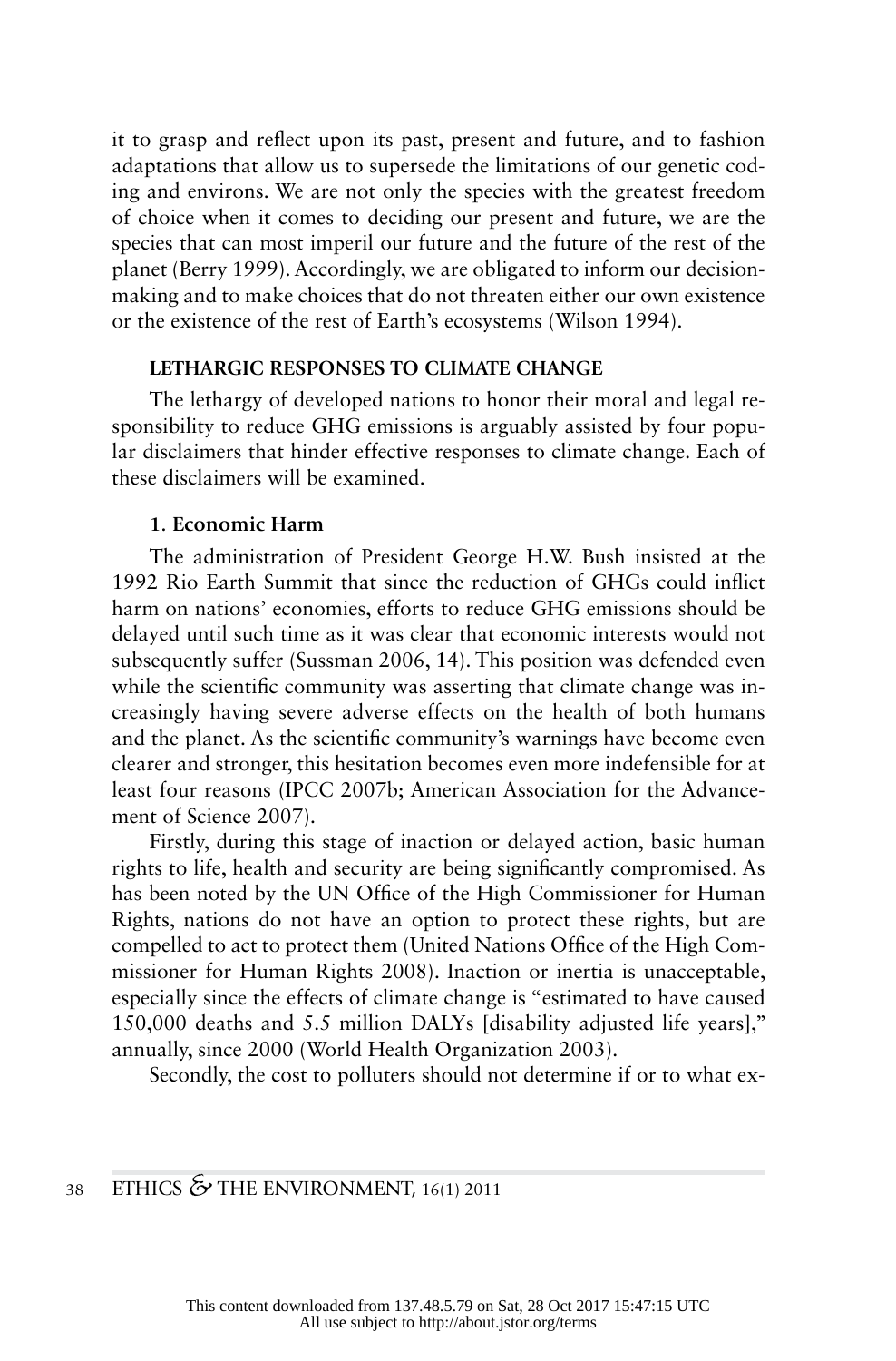tend polluters must take remedial action. That is, the requirement to act is not dependent on the ability or desire of polluters to bear the economic costs associated with their harmful acts, but is determined by victims' rights to life, health and security (United Nations 1948, Article 3). Using "willingness-to-pay" as a criteria or determinant for action devalues the lives, health and security of those who have unwillingly been placed at risk by climate change. Admittedly, economic cost can be utilized to determine the most cost effective response but it cannot be used to determine if one is obligated to respond at all (Brown et al. 2006, 31).

Thirdly, the argument that one should delay responding to climate change until such time as it will not harm a nation's economy reverses two concepts. A society constructs economic structures to promote the flourishing of humans. That is, economics is a means while human flourishing is an end. The "economic harm" argument for delaying responses to climate change reverses this order since tolerance for continued human suffering becomes the means to achieve the goal of economic prosperity. But no country or company has the right to use other nations or people as a means for achieving economic goals, nor may they endanger the life of others for that same end (Human Rights and Equal Opportunity Commission 2008, 14). Furthermore, prioritizing economic prosperity over human flourishing also favors the human economy over Earth's economy. But since humans are derivative for Earth's evolutionary processes and remain inextricably dependent on them, and since human economic activity is derivative from and dependent upon Earth's economy, it is not possible to have a flourishing human economy on a devastated planet any more than it is possible to have healthy people on a sick planet. Earth's economy is primary while humanity's economy is derivative, not the reverse (Berry 2009).

Fourthly, as the Stern Report has noted, "the evidence shows that ignoring climate change will eventually damage economic growth.…Tackling climate change is the pro-growth strategy for the longer term, and it can be done in a way that does not cap the aspirations for growth of rich or poor countries. The earlier effective action is taken, the less costly it will be" (Stern 2006, ii). Delaying action to reduce GHG emissions will actually be more costly to economies in developed countries both in the near and long term. The "economic harm" argument is a misguided and ill-informed prioritization of current investors' interests at the expense of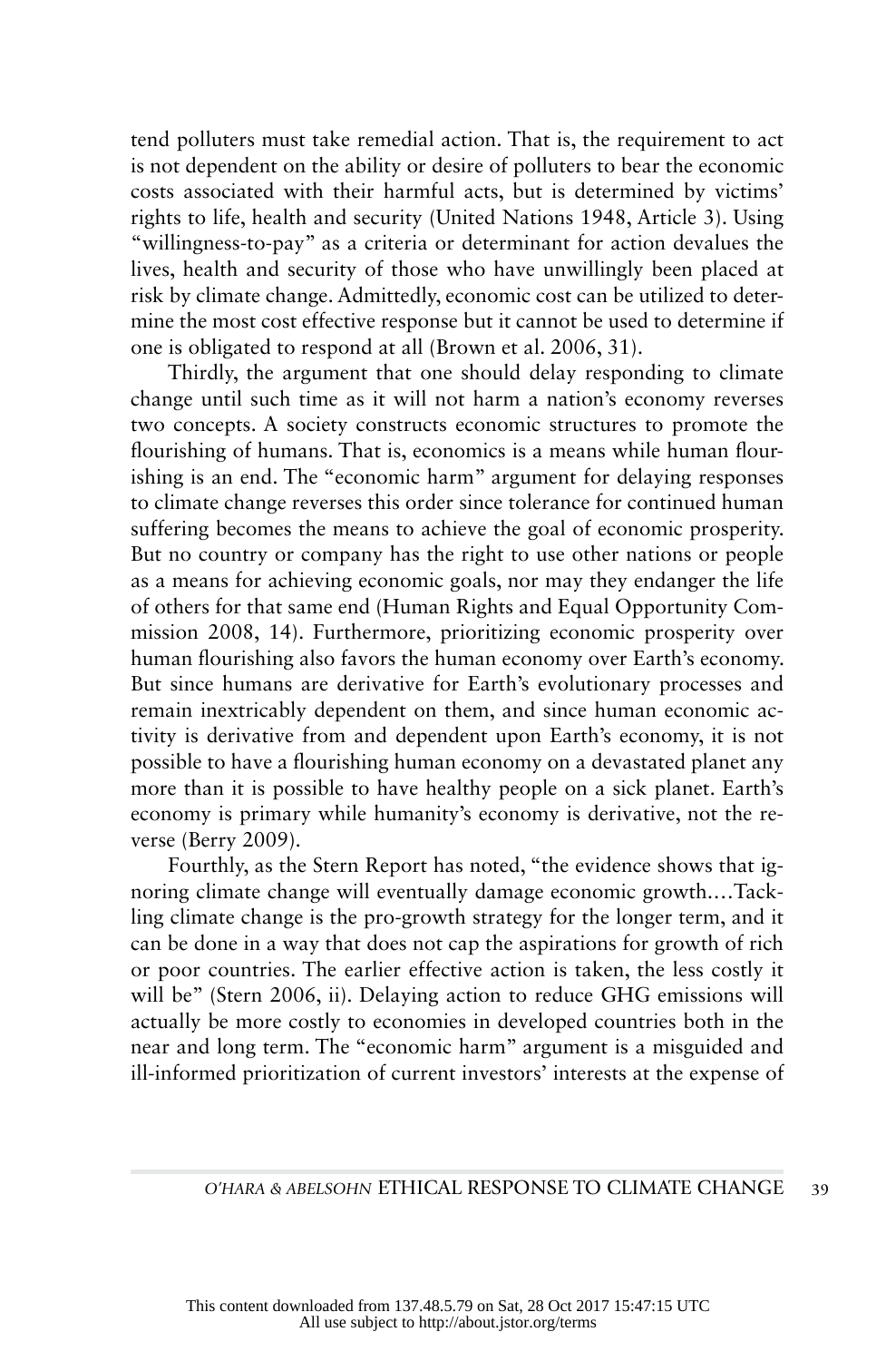the welfare of future generations. Ironically, when President H.W. Bush addressed the Rio Earth Summit on June 15, 1992, he noted that, "It's been said that we don't inherit the earth from our ancestors, we borrow it from our children" (Bush 1992). Regrettably, this insight did not inform his response to climate change.

#### **2. Lack of Scientific Certainty**

Another disclaimer that has been used to justify delayed and inadequate responses to climate change argues that until there is scientific certainty about the causes and required responses to climate change, nations are not obliged to act. However, as early as 1990, the scientific evidence collected by the IPCC had determined that "emissions resulting from human activities are substantially increasing the atmospheric concentrations of the greenhouse gases…" (IPCC 1990, ix). The scientific consensus of the first IPCC Report (1990) has been repeatedly validated and strengthened as successive reports (1995, 2001, 2007) used increasingly confident language concerning the anthropogenic causes of climate change. Using the strongest language thus far, the most recent IPCC report declares that "warming of the climate system is unequivocal," and "most of the observed increase in globally-averaged temperatures since the mid-20<sup>th</sup> century is *very likely* due to the observed increase in anthropogenic GHG concentrations" where the words "very likely" were defined as an assessed probability of occurrence of >90% (Intergovernmental Panel on Climate Change 2007b, 72, 39, 27). Such scientific consensus has not only been forged in the IPCC reports but has also been confirmed by other research bodies, such as the National Research Council (USA) and the American Association for the Advancement of Science.<sup>11</sup>

With this in mind, the argument that developed nations need not act while scientific uncertainty concerning climate change exists can be discredited on two levels: the degree of scientific certitude needed before action is required, and the different roles for science and ethics. The inevitable vicissitudes of daily living require humans to make the best decisions possible given the best information available; almost none of our decisions are made in the context of total certitude. For instance, we do not wait for certitude when formulating a medical diagnosis or prescribing treatment since such delays could lead to the demise of patients. We act with the best knowledge at hand, especially when a preponderance of evidence favors a particular course of action and indicates that there is an urgent need to

## 40 ETHICS  $\mathcal{E}$  THE ENVIRONMENT, 16(1) 2011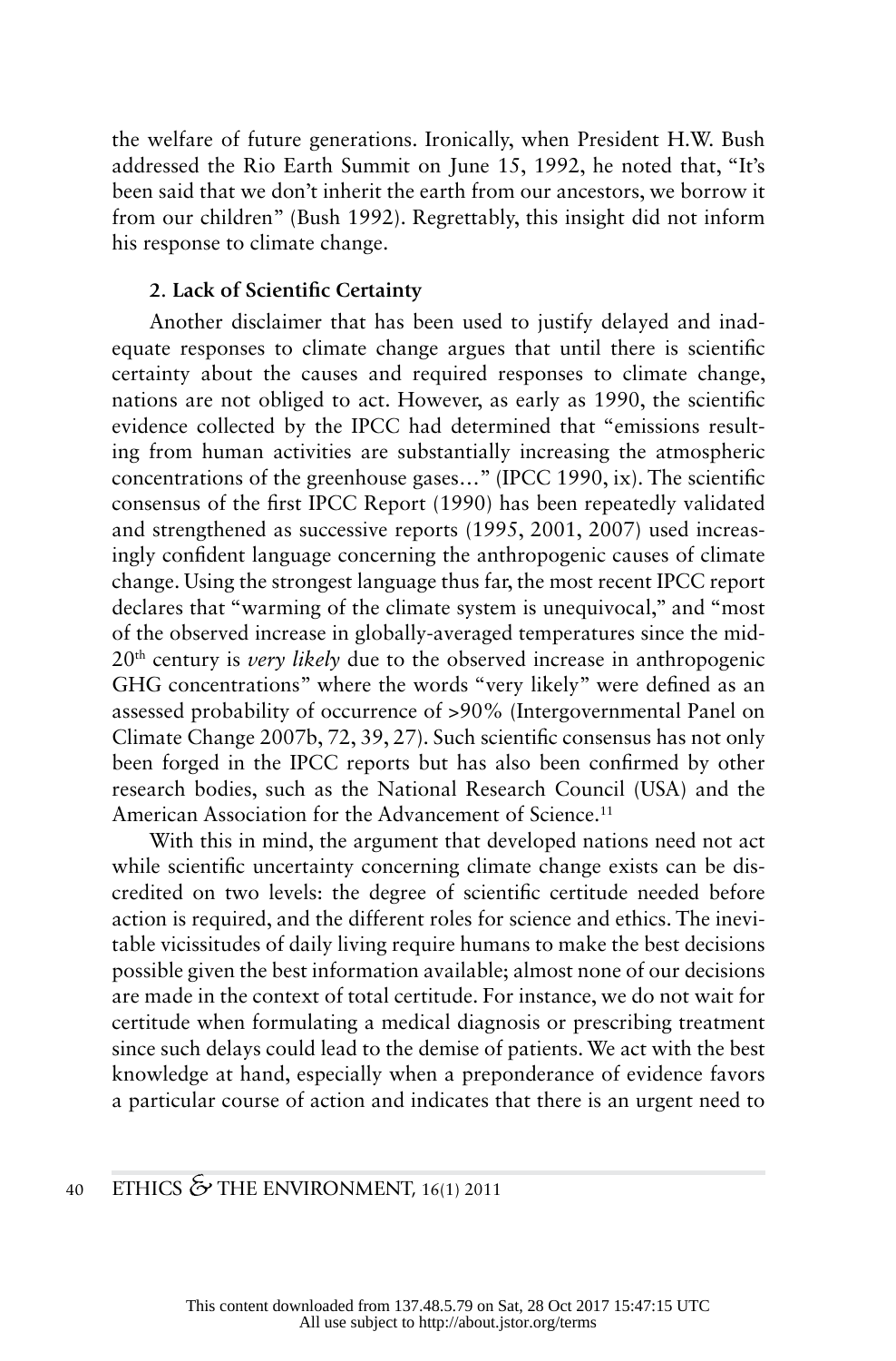act. Nor do we need to know the exact weight that a baby will have when it is born in order to agree that a woman is presently pregnant (McKibben 1989, 29). Although we do not know the fetus's eventual birth weight, we deny neither its present development nor the mother's pregnancy. When the vast majority of credible experts who have studied climate change unanimously agree that anthropogenic GHGs are directly related to climate change, those who wish to argue otherwise must provide a comparable level of evidence to support their contrary position, especially when current evidence indicates that delays in resolving climate change issues are associated with human mortality and morbidity. To delay an effective response to the adverse effects of climate change until absolute certitude exists and until every climatic mechanism is understood is to demand an unprecedented level of certitude. Given the deaths and DALYs attributable to climate change, advocating delay is both immoral and perverse.

Furthermore, while science determines when a risk is imminent, ethics decides if that risk is acceptable and if a response to the risk is obligated. Waiting for science to resolve all uncertainty related to the risk not only delays any response, it also shifts the decision-making solely to scientists, away from those who are either affected by the risk or are properly equipped to resolve moral questions. Moreover, scientific uncertainty does not absolve the agent from responsibility for the consequences of the action to which some uncertainty is associated. Since humans universally reject actions that seriously endanger basic human rights to life, health and security, the duty to refrain from activities that endanger these rights, including via climate change, is sufficiently strong that appeals to scientific uncertainty cannot overrule the duty to avoid harm.<sup>12</sup> An agent has a duty to avoid harm in direct proportion to the harm that could result from the action of the agent, especially when the consequences will be significant and will be borne by those who have not consented to be put at risk, as is the case with climate change (Brown et al. 2006, 27). Accordingly, the United Nations Framework Convention on Climate Change asserted that the Parties to that agreement should **"**take precautionary measures to anticipate, prevent or minimize the causes of climate change and mitigate its adverse effects. Where there are threats of serious or irreversible damage, lack of full scientific certainty should not be used as a reason for postponing such measures…" (United Nations 1992b, Article 3).

Developed nations have significantly increased GHG emissions that increase the risk to others—they can no longer claim ignorance, nor have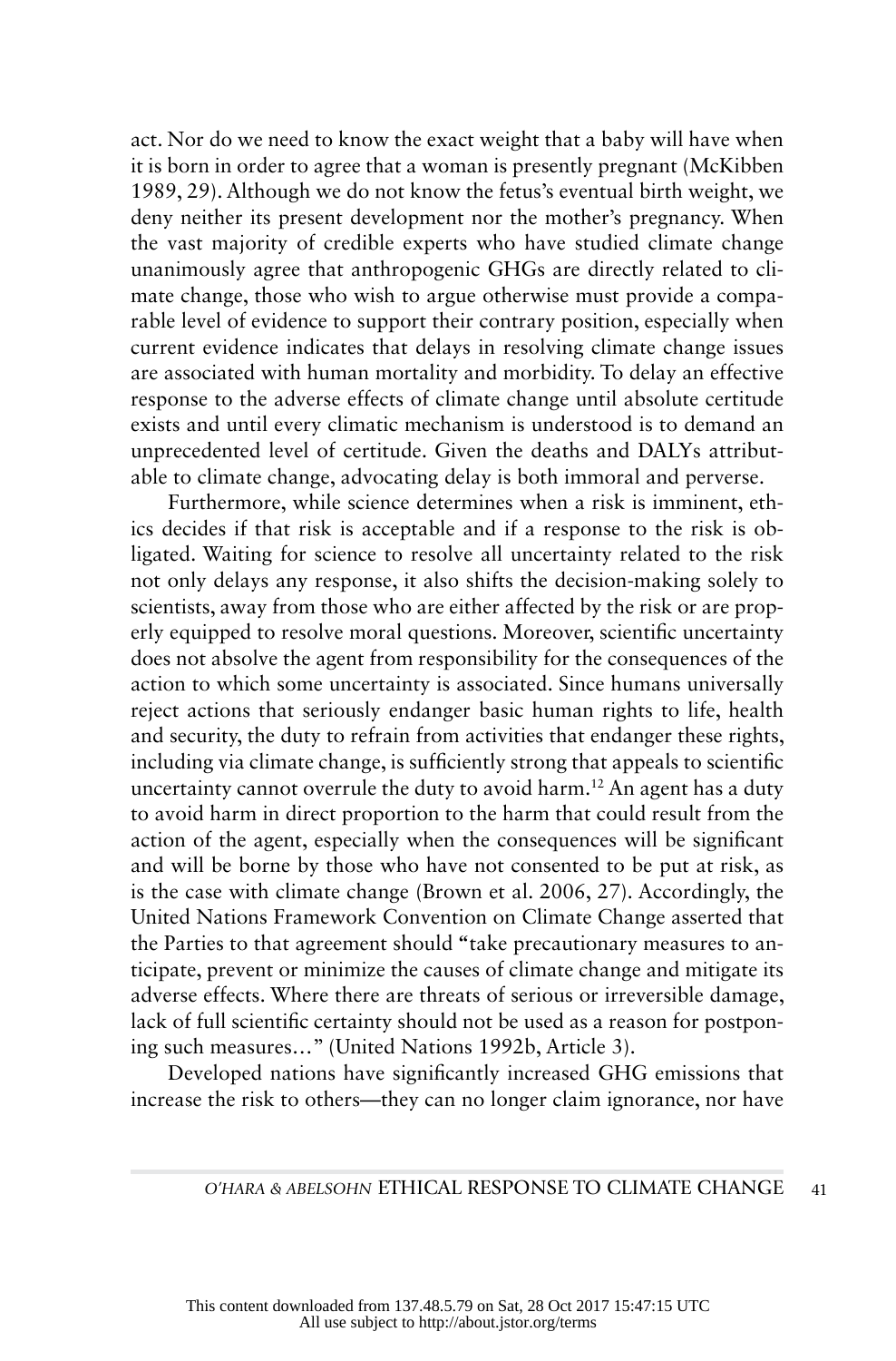they been able to do so since the late 1980s. Therefore they are accountable to those who have been harmed, and they must not only provide reparation but also cease causing further harm. They may not demand a level of certitude that significantly exceeds the certitude that we encounter in the rest of our lives. Indeed, the very planetary dynamics that formed the Earth and us, and which continue to evolve and to provide a context for our existence, are characterized by chance and uncertainty (Gould 2002). To demand certitude, scientific or otherwise, contradicts the very pattern of our existence.

#### **3. Lack of Global Consensus**

The leaders of some countries—for example, Canada and the USA have maintained that until all governments agree to reductions of GHG emissions, including in particular the developing countries of China and India, no country is obliged to reduce their GHG emissions. This argument is indefensible for several reasons. Firstly, it ignores the historical pattern of GHG emissions in the developed countries that have permitted them to grow wealthy economies while harming the planet, and would deny that same route to prosperity to developing countries while not resolving the fiscal inequity. Their current approach of maintaining the status quo perpetuates existing inequities and ignores the harm that the more vulnerable countries endure due to the adverse effects of climate change. Secondly, since the developed countries have benefited from their over-utilization of the atmospheric commons, and since they are better able to adapt to climate change and undertake mitigation efforts, the UN-FCCC noted that the signatories to that convention "should protect the climate system for the benefit of present and future generations of humankind, on the basis of equity and in accordance with their common but differentiated responsibilities and respective capabilities. Accordingly, the developed country Parties should take the lead in combating climate change and the adverse effects thereof" (United Nations 1992b, Article 3(1)). The developed countries should not wait until the developing countries can match their response to climate change, nor should they support a status quo that maintains inequitable burdens on the more vulnerable nations (Ikeme 2003, 200). They are in a better position to act since they have greater wealth and technology, the acquisition of which has hastened climate change. Countries like Canada and the USA must defend their

# 42 ETHICS  $\mathcal{E}$  THE ENVIRONMENT, 16(1) 2011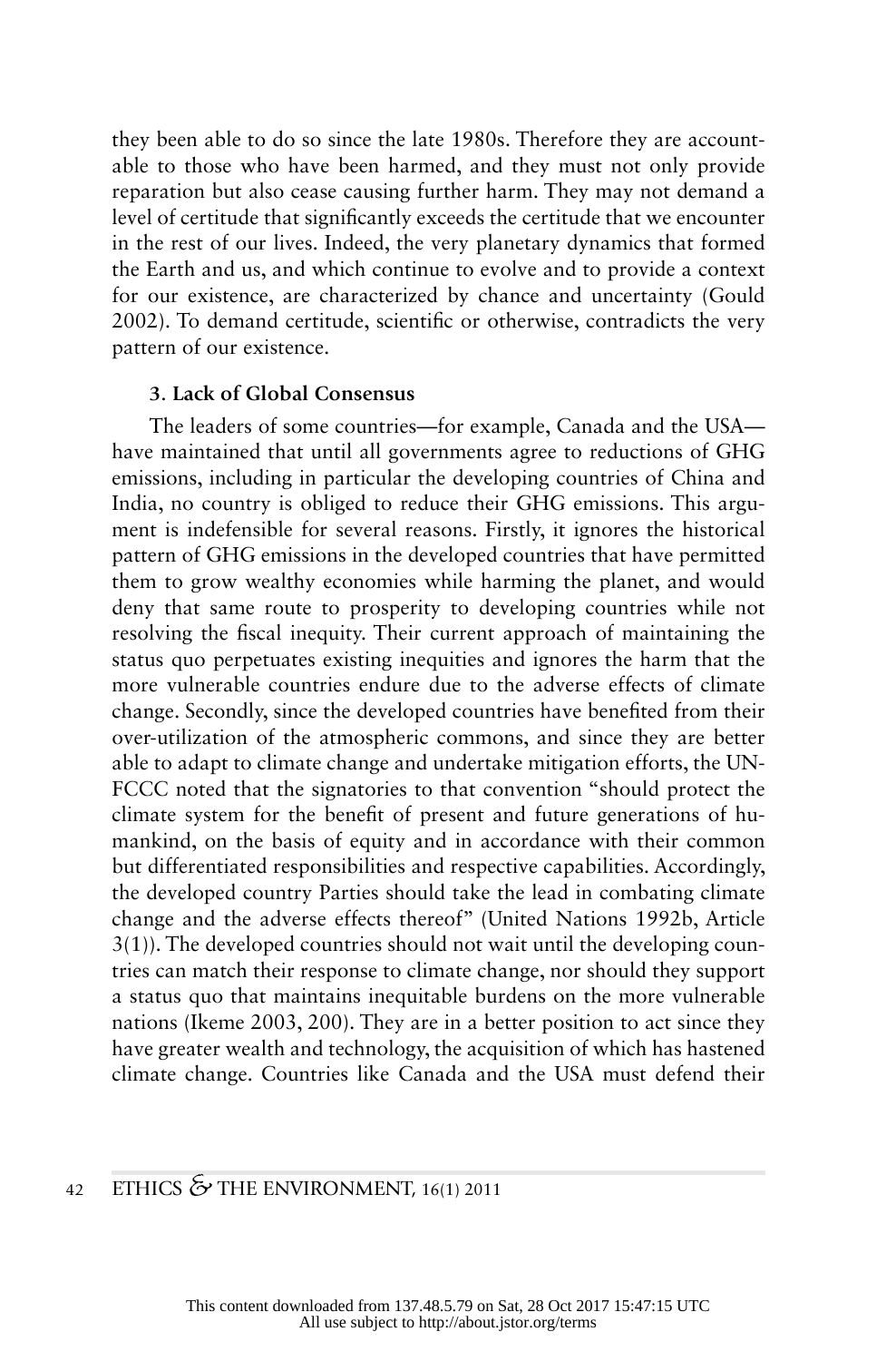failure to honor the conventions which they have signed, and explain why they maintain practices that harm other countries. The aggrieved are not likely to find comfort in the argument that nations need not cease practices that are harmful to the victims as long as other nations continue to cause similar harm. Nations are accountable for their own actions and may not deflect that accountability with the claim that others are also culpable, as if to say that if many are culpable then none are culpable. Another's immoral activity does not sanction one to engage in the same immoral activity any more than a murderer's crime gives permission or impunity for one to murder.

However, since developing countries will soon surpass developed countries in total GHG emissions—although on a per capita basis developed countries will continue to emit more GHGs—developing countries should endeavor to control their GHG emissions and should receive assistance from developed countries to do so (Brown et al. 2006, 33). But while it is important to measure and manage each country's production of GHGs, this accounting must be scrutinized within the context of the atmospheric commons and the health of planetary climate systems. National production of GHGs does not occur in isolation from planetary systems, and should not be evaluated as if it did. Doing so ignores the serious and negative impacts of humans on the planet as well as the urgency of the environmental crisis. Waiting for human consensus settles for inertia and does not provide an effective way forward. Awakening to the ways that Earth is already critically engaged in responding to climate change, even while we dither, could be a starting point from which to fashion a useful response.

#### **4. Wait for Better technologies**

The fourth popular disclaimer used by developed nations to justify a reticence to honor moral and legal requirements to reduce the adverse effects of climate change asserts that until more cost effective technologies are available—and they are expected to be available in the near future—there is no current obligation to mitigate GHG emissions. However, since people and climate systems are presently being harmed, the most effective response currently available must be utilized. Even if more effective technologies might become available in the future, there is a moral obligation to minimize all present harm, now, to the best of our abilities.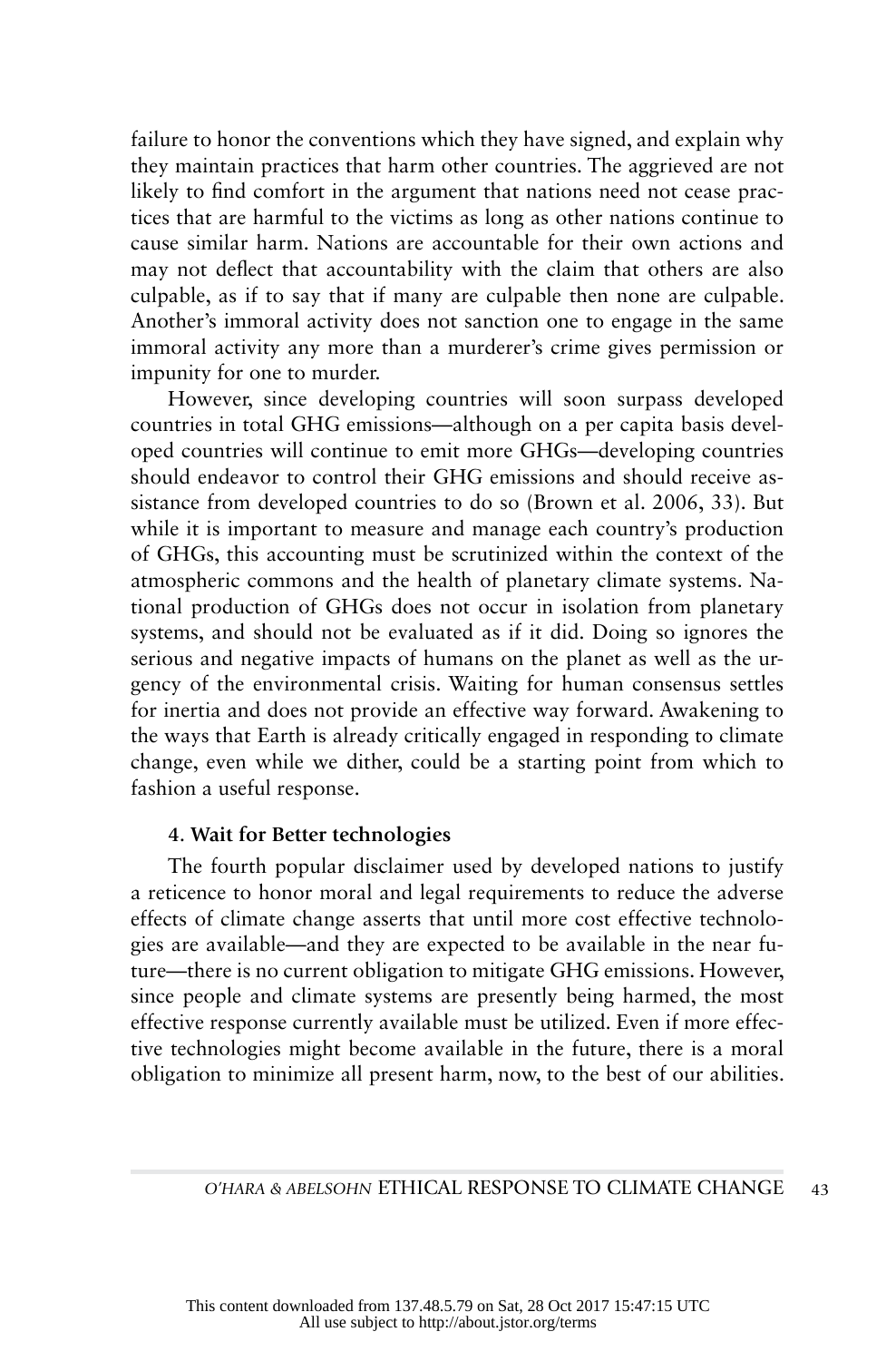Furthermore, since it is generally conceded that the polluter should pay for the harm caused and being caused, as well as all future harm, any delay in mitigating harmful activities only adds to the penalty that must be paid (Brown et al. 2006, 34–5).

#### **Conclusion**

The causes and challenges associated with climate change are multiple and complex. Efforts to fashion effective and sustainable solutions that neither repeat nor exacerbate the mistakes of the past would be aided by a clear understanding of the relevant ethical principles and a renewed appreciation of the interrelationships between humanity and the rest of the environment.

#### **Notes**

- 1. Not only nations, but individuals and corporations also have ethical obligations to reduce activities that are contributing to climate change. For instance, see: the World Business Council for Sustainable Development (http://www .wbcsd.org/) and the Global Reporting Initiative's Sustainability Reporting guidelines (http://www.globalreporting.org) as well as the World Watch Institute (http://www.worldwatch.org/), as examples.
- 2. As Patz notes, "Just as nations often borrow financial resources from the future, creating a national debt, they also essentially borrow assimilative capacity from the future by emitting pollutants faster than Earth can assimilate, creating a 'natural debt'. As with national debt, a bit of natural debt is perhaps not much of a problem, but when it becomes too large, natural debt compromises the capability of future generations to take care of themselves." (Patz et al. 2007, 401)
- 3. Such wealth could take the form of allocation of monies, forgiveness of debts, transfer of technology and/or expertise.
- 4. For an evaluation of the mitigation costs associated with the developed countries' contraction of their GHG emissions, see Hof et al (2010) and den Elzen et al (2008).
- 5. This list is by no means the total sum of the challenges that will need to be overcome if we are to come of a consensus on how to respond to climate change. Some question if it is even possible to fashion an effective response while "fossil fuel capitalism" remains the dominant economic system of the planet. See, for instance, Storm (2009), Markandya (2009), and Li (2009).
- 6. In the C&C model, the world's population would be stabilized at an agreed size prior to the convergence date in the expectation that this would reduce any incentive for some nations to increase the size of their respective popu-

# 44 ETHICS  $\mathcal{\hat{S}}$  THE ENVIRONMENT, 16(1) 2011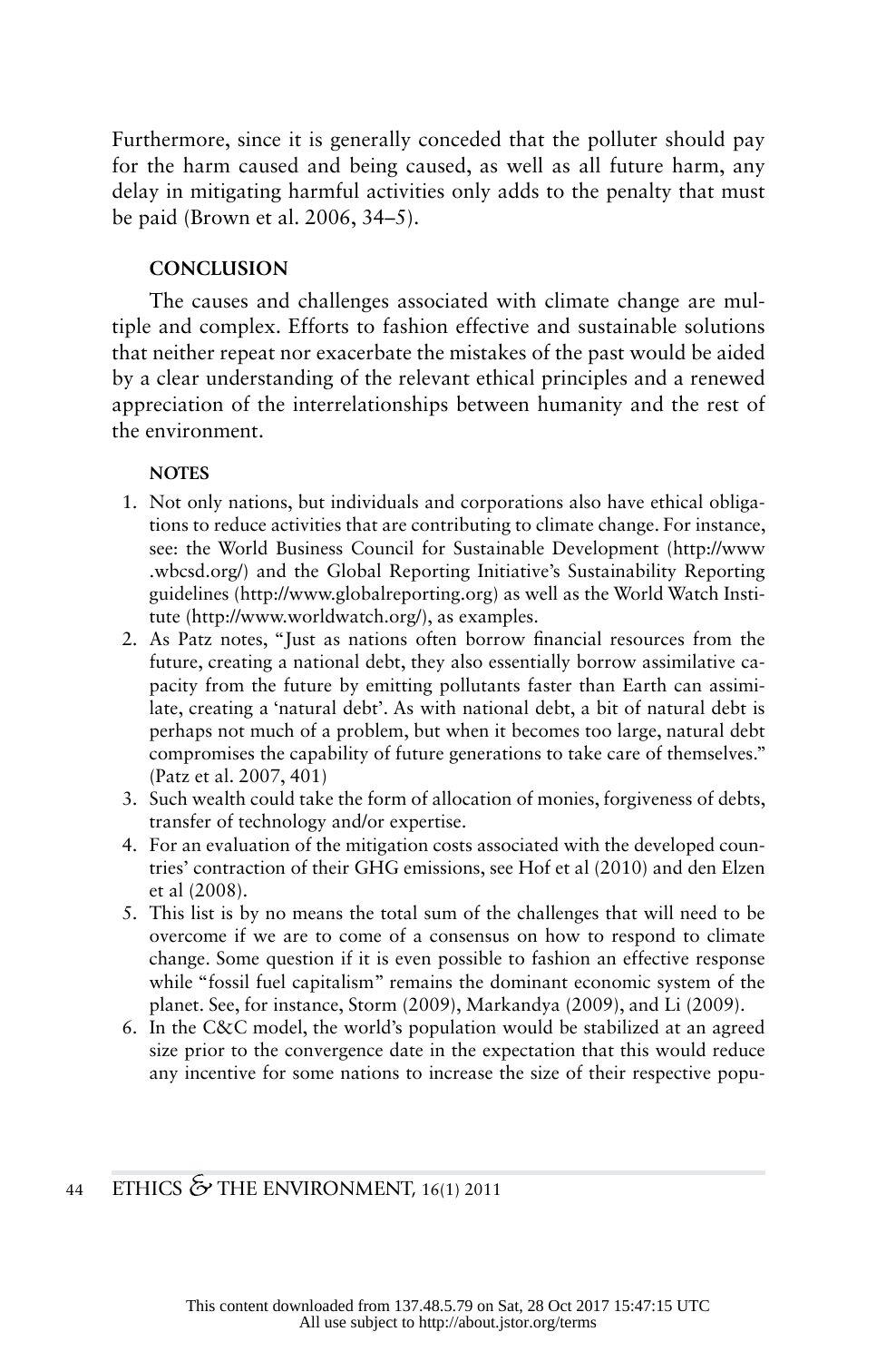lations in order to concurrently increase their emissions allocations. This is another area of controversy about which there is no consensus (Bows and Anderson 2008, 284).

- 7. For a description of how a development threshold might be calculated, see Baer et al (2009, 1124–6).
- 8. Baer et al (2009) estimate that the United States bears 29.1% of the global burden of responsibility (excess emissions) and capability (income derived from those excess emissions). Assuming that the global climate transition costs to achieve a stable concentration of GHGs that do not threaten the ecological systems of the planet are distributed according to responsibility and capability, and assuming that those costs would represent 1% of gross world product, "the average cost per person above the development threshold in the US would be less than US\$ 3/day. Plainly the rich and the relatively well-off can easily afford to shield the poor from the costs of combating climate change; they can, in other words, afford to honor a meaningful right to development (Baer et al 2009, 1128–9).
- 9. For a comparison of approaches, including the Multi-Stage approach, the Brazilian Proposal approach, and the C&C approach, see: den Elzen et al (2005), den Elzen (2008), Hof et al (2010).
- 10. Many countries have banned smoking in public places in order to protect people from involuntary exposure to second-hand cigarette smoke. Such legislation acknowledges that people have a right to be protected from harmful exposure when they have not consented to such exposure. Patz draws a parallel between involuntary exposure to second-hand smoke and involuntary exposure to the effects of climate change. He notes that "climate change, as an environmental hazard operating at the global scale, poses a unique and 'involuntary exposure' to many societies, and therefore represents one of the largest health inequities of our time…. In the same vein as cigarette legislation whereby smokers are restricted from harming nonsmokers, countries burning fossil fuels and emitting greenhouse gases must consider the negative health impacts imposed on countries burning far less." (2007, 398)
- 11. For example, the National Research Council in the USA noted that "The IPCC's conclusion that most of the observed warming of the last 50 years is likely to have been due to the increase in greenhouse gas concentrations accurately reflects the current thinking of the scientific community on this issue. The stated degree of confidence in the IPCC assessment is higher today than it was 10, or even 5 years ago…" (CSCC 2001, 3). The American Association for the Advancement of Science in a statement released in 2007 asserted that: "The scientific evidence is clear: global climate change caused by human activities is occurring now, and it is a growing threat to society.… The pace of change and the evidence of harm have increased markedly over the last

*o'hara & abelsohn* ethical response to climate change 45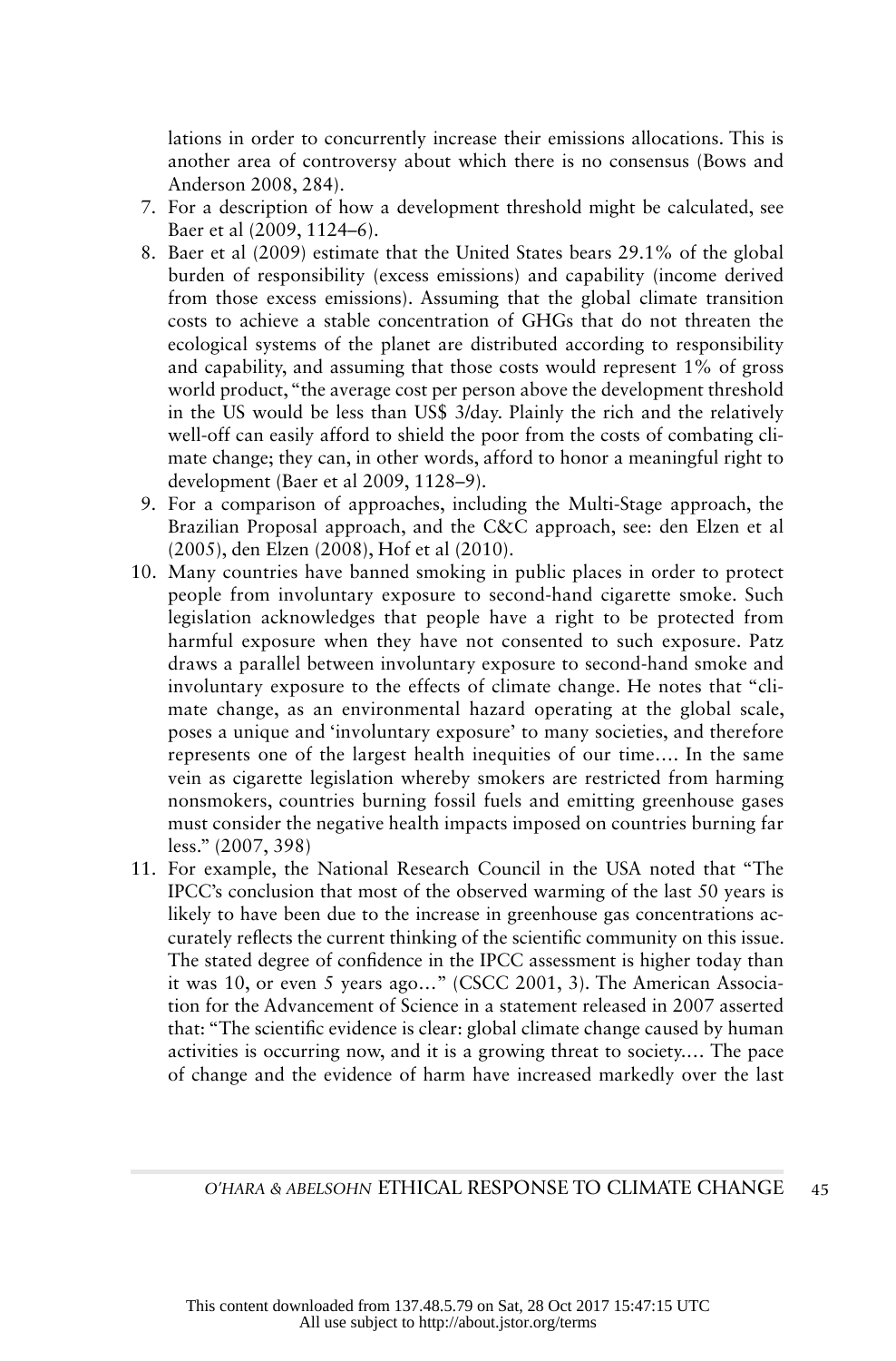five years. The time to control greenhouse gas emissions is now" (American Association for the Advancement of Science 2007).

12. For instance, we will charge a driver with impaired driving even if the driver has not yet collided with pedestrians or other vehicles.

#### **References**

- American Association for the Advancement of Science. "AAAS Board Statement on Climate Change 2007." Accessed August 7, 2008. www.aaas.org/news/ press\_room/climate\_change/mtg\_200702/aaas\_climate\_statement.pdf.
- Baer, Paul, John Harte, Barbara Haya, Antonia V. Herzog, John Holdren, Nathan E. Hultman, Daniel M. Kammen, Richard B. Norgaard, Leigh Raymond. 2000. Equity and greenhouse gas responsibility. *Science* 289, no. 5488: 2287.
- Baer, Paul, Tom Athanasiou, Sivan Kartha, and Eric Kemp-Benedict. 2008a. *The Greenhouse Development Rights Framework: The right to development in a climate constrained world*, 2nd edition. Berlin: Heinrich Böll Foundation.
- Baer, Paul , Glenn Fieldman, Tom Athanasiou and Sivan Kartha, 2008b. Greenhouse Development Rights: towards an equitable framework for global climate policy, *Cambridge Review of International Affairs,* 21: 649–69.
- Baer, Paul, Sivan Kartha, Tom Athanasiou and Eric Kemp-Benedict. 2009. The Greenhouse Development Rights Framework: Drawing Attention to Inequality within Nations in the Global Climate Policy Debate. *Development and Change* 40: 1121–38.
- Beauchamp, Tom L. and James F. Childress. 2001. *Principles of Biomedical Ethics*. 5th edition. New York: Oxford University Press.
- Berry, Thomas. 1999. *The Great Work: Our Way in the Future*. New York: Bell Tower.
- Bhaskar, Venkataraman. 1995. Distributive Justice and the Control of Global Warming. In *The North, The South and The Environment: Ecological Constraints and the Global Economy*, edited by Venkataraman Bhaskar and Andrew Glyn. London, UK: Earthscan Publications.
- Bows, Alice and Kevin Anderson. 2008. Contraction and convergence: an assessment of the *CCOptions* model. *Climate Change* 91: 275–90.
- Brown, Donald, Nancy Tuana, Marilyn Averill, Paul Baer, Rubens Born, Carlos Eduardo Lessa Brandão, Robert Frodeman, Christiaan Hogenhuis, Thomas Heyd, John Lemons, Robert McKinstry, Mark Lutes, Benito Müller, José Domingos Gonzalez Miguez, Mohan Munasinghe, Maria Silvia Muylaert de Araujo, Carlos Nobre, Konrad Ott, Jouni Paavola, Christiano Pires de Campos, Luiz Pinguelli Rosa, Jon Rosales, Adam Rose, Edward Wells, and Laura Westra. 2006. White Paper on the Ethical Dimensions of Climate Change: Rock Ethics Institute, Penn State University.
- Bush, George H.W. 1992. *Address to the United Nations Conference on Environment and Development in Rio de Janeiro, Brazil*. The Museum at the George

## 46 ETHICS  $\mathcal{E}$  THE ENVIRONMENT, 16(1) 2011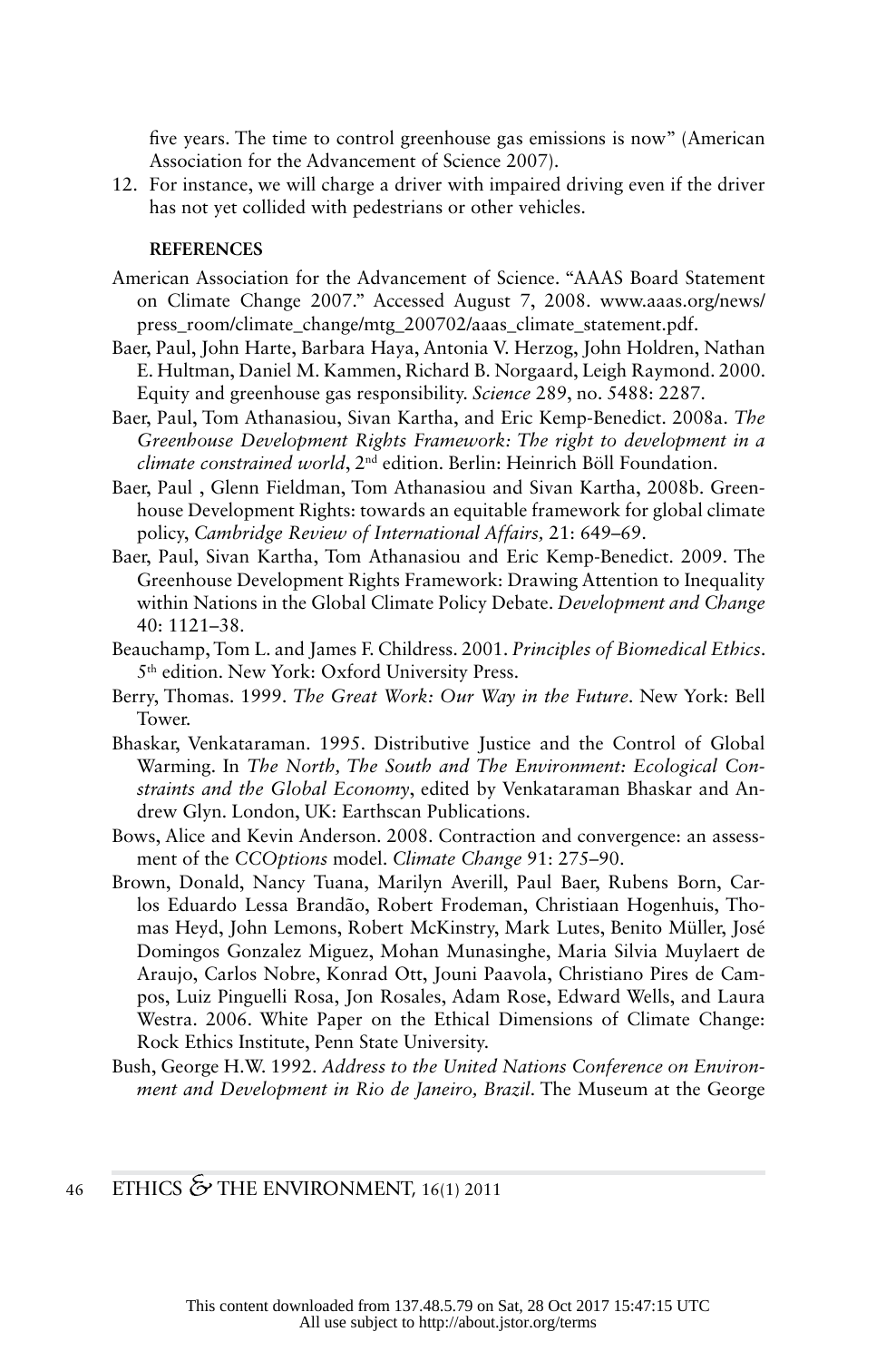Bush Presidential Library. Accessed August 1, 2008. http://bushlibrary.tamu .edu/research/public\_papers.php?id=4417&year=1992&month=6.

- Committee on the Science of Climate Change. 2001. *Climate Change Science: An Analysis of Some Key Questions*. National Research Council. Accessed August 7, 2008. http://www.gcrio.org/OnLnDoc/pdf/ClimateChangeScience.pdf.
- Costello, Anthony, Mustafa Abbas, Adriana Allen, Sarah Ball, Sarah Bell, Richard Bellamy, Sharon Friel, Nora Groce, Anne Johnson, Maria Kett, Maria Lee, Caren Levy, Mark Maslin, David McCoy, Bill McGuire, Hugh Montgomery, David Napier, Christina Pagel, Jinesh Patel, Jose Antonio, Puppim de Oliveira, Nanneke Redclift, Hannah Rees, Daniel Rogger, Joanne Scott, Judith Stephenson, John Twigg, Jonathan Wolff , and Craig Patterson. 2009. Managing the health effects of climate change. *Lancet*, 373:1693–733.
- den Elzen, Michel, Paul Lucas and Detlef van Vuuren. 2005. Abatement costs of post-Kyoto climate regimes. *Energy Policy* 33: 1238–51.
- den Elzen, Michel G., Paul L. Lucas and Detlef P. van Vuuren. 2008. Regional abatement action and costs under allocation schemes for emission allowances for achieving low CO<sub>2</sub>-equvalent concentrations. *Climate Change* 90: 243–68.
- Friedlingstein, P., P. Cox, R. Betts, L. Bopp, W. von Bloh, V. Brovkin, P. Cadule, S. Doney, M. Eby, I. Fung, G. Bala, J. John, C. Jones, F. Joos, T. Kato, M. Kawamiya, W. Knorr, K. Lindsay, H. D. Matthews, T. Raddatz, P. Rayner, C. Reick, E. Roeckner, K.-G. Schnitzler, R. Schnur, K. Strassmann, A. J. Weaver, C. Yoshikawa, and N. Zeng. 2006. Climate-Carbon Cycle Feedback Analysis: Results from the C4 MIP Model Intercomparison. *Journal of Climate* 19: 3337–53.
- Global Commons Institute. 2008. Carbon Countdown: The Campaign for Contraction and Convergence. London, UK. Accessed June 15, 2010. http://www .gci.org.uk/documents/Carbon\_Countdown.pdf
- Global Humanitarian Forum. 2009. *Human Impact Report. Climate Change. The anatomy of a silent crisis*. Accessed May 29, 2009. http://assets.ghf-ge.org/ downloads/humanimpactreport.pdf.
- Global Reporting Initiative. Accessed June 30, 2009. http://www.globalreporting .org/Home.
- Gould, Stephen Jay. 2002. *The Structure of Evolutionary Theory*. Cambridge, MA: Harvard University Press.
- Hof, Andries F., Michel G. J. den Elzen and Detlef P. van Vuuren. 2010. Including adaptation costs and climate change damages in evaluating post-2012 burden-sharing regimes. *Mitigation and Adaptation Strategies for Global Change* 15: 19–40.
- Human Rights and Equal Opportunity Commission. 2008. Human Rights and Climate Change. Government of Australia. Accessed July 17, 2008. www. hreoc.gov.au/human\_rights/climate\_change/index.html.
- Ikeme, Jekwu. 2003. Equity, environmental justice and sustainability: incomplete approaches in climate change politics. *Global Environmental Change* 13:195–206.

*o'hara & abelsohn* ethical response to climate change 47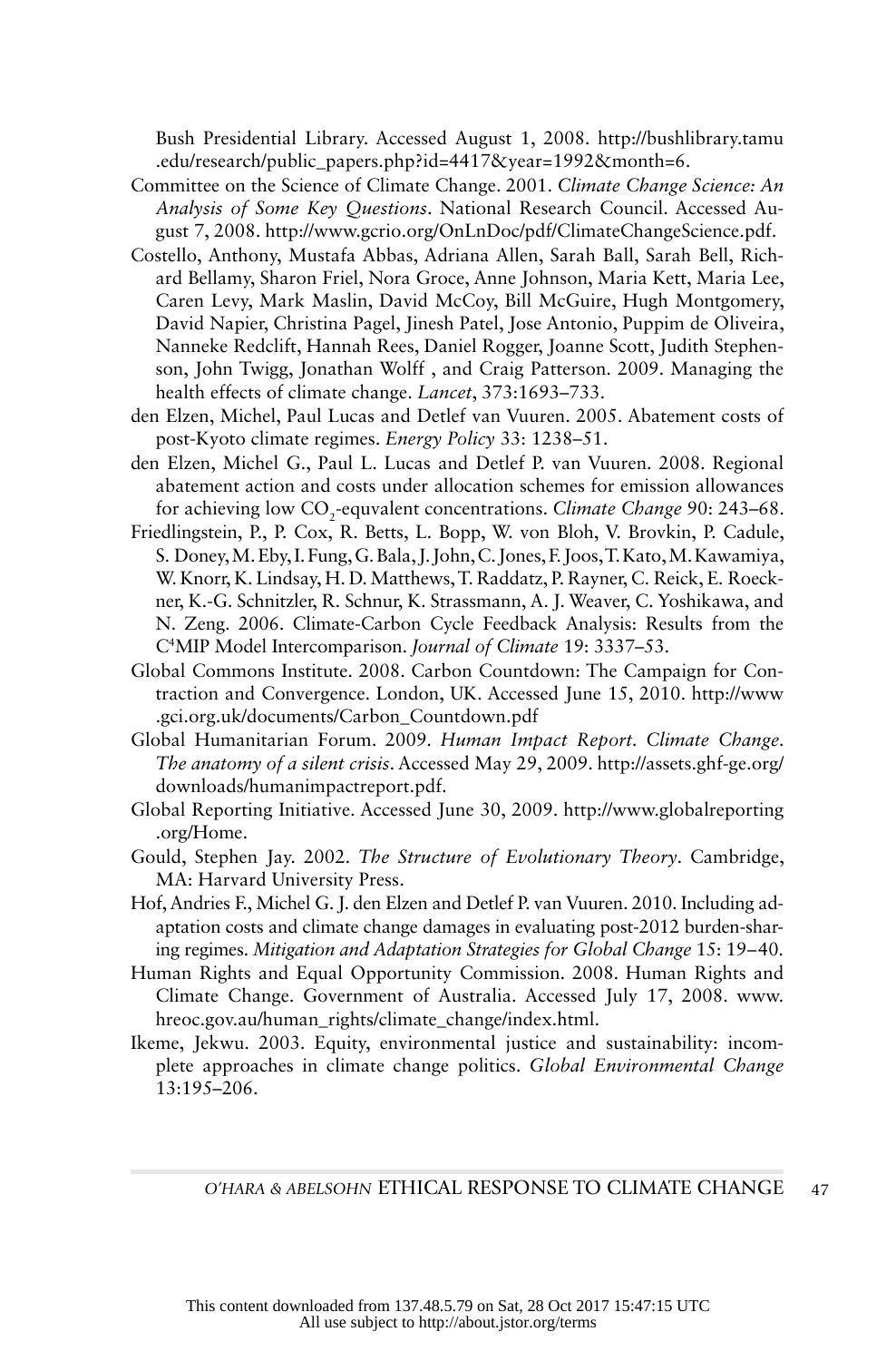- Intergovernmental Panel on Climate Change. 1990. Climate Change: The IPCC Scientific Assessment. Cambridge: Cambridge University Press. Accessed August 1, 2008. www.ipcc.ch/ipccreports/far/wg\_I/ipcc\_far\_wg\_I\_full\_report .pdf.
- ———. 1995. IPCC Second Assessment: Climate Change. Accessed August 1, 2008. www.ipcc.ch/pdf/climate-changes-1995/ipcc-2nd-assessment/2nd-assessmenten.pdf.
	- ———. 2001. Climate Change 2001: The Scientific Basis. Cambridge: Cambridge University Press. Accessed August 1, 2008. www.grida. no/publications/other/ipcc\_tar/.
	- ———. 2007a. Climate Change 2007: Synthesis Report: Summary for Policy Makers. Cambridge: Cambridge University Press. Accessed August 1, 2008. www .ipcc.ch/pdf/assessment-report/ar4/syr/ar4\_syr\_spm.pdf.
	- ———. 2007b. Climate Change 2007: Synthesis Report. Cambridge: Cambridge University Press. Accessed June 30, 2010. www.ipcc.ch/pdf/assessment-report/ ar4/syr/ar4\_syr.pdf.
- Intergovernmental Panel on Climate Change, Working Group II. 2007. Fourth Assessment Report Climate Change 2007: Climate Change Impacts, Adaptations and Vulnerability: Summary for Policymakers: Summary Report. Cambridge: Cambridge University Press. Accessed August 1, 2008. www.ipcc.ch/pdf/assessmentreport/ar4/wg2/ar4-wg2-spm.pdf.
- Kovats Sari, Kristie L. Ebi, Bettina Menne. 2003. *Methods of assessing human health vulnerability and public health adaptation to climate change*. World Health Organization, Health Canada, World Meteorological Association, United Nations Environment Programme. Accessed August 1, 2008. www.euro .who.int/document/e81923.pdf.
- Li, Minqi. 2009. Capitalism, Climate Change and the Transition to Sustainability: Alternative Scenarios for the US, China and the World. *Development and Change* 40: 1039–61.
- Markandya, Anil. 2009. Can Climate Change be Reversed under Capitalism? *Development and Change* 40: 1139–52.
- McKibben, Bill. 1989. *The End of Nature*. New York: Random House.
- McMichael, Anthony J., Diarmid Campbell-Lendrum, Sair Kovats, Sally Edwards, Paul W. Wilkinson, Theresa Wilson, Robert Nicholls, Simon Hales, Frank C. Tanser, David Le Sueur, Michael Schlesnger, and Natasha Andronova. 2004. Global climate change. In *Comparative Quantification of Health Risks: Global and Regional Burden of Disease due to Selected Major Risk Factors*. Edited by Majid Ezzati, Allan D. Lopez, Anthony Rodgers and Christopher J.L. Murray, 1543–649. Geneva: World Health Organization.
- Menne, Bettina, and Kristie L. Ebi. 2006. Climate Change and Adaptation Strategies for Human Health. World Health Organization. Darmstadt, Germany: Steinkopff Verlag.
- 48 ETHICS  $\mathcal{E}$  THE ENVIRONMENT, 16(1) 2011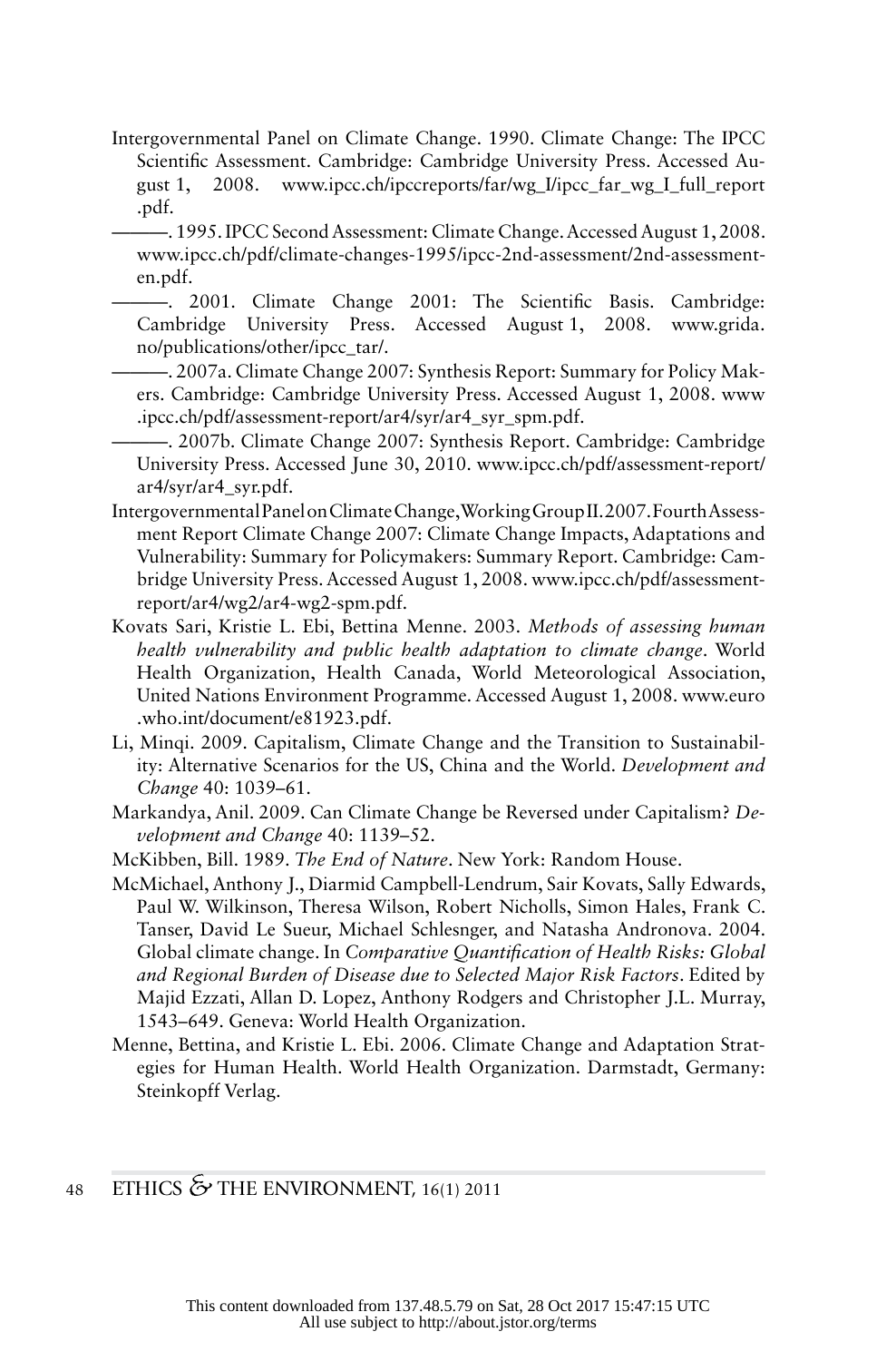- Patz, Jonathan A., Holly K. Gibbs, Jonathan A. Foley, Jamesine V. Rogers, and Kirk R. Smith. 2007. Climate Change and Global Health: Quantifying a Growing Ethical Crisis. *EcoHealth* 4:397–405.
- Pritchett, Lant. Who is *Not* Poor? Dreaming of a World Truly Free of Poverty. *World Bank Research Observer* 21(1): 1–23.
- Rose, Adam. 1998. Burden-Sharing and Climate Change Policy beyond Kyoto: Implications for Developing Countries. *Environment and Development Economics* 3:352–358.
- Shue, Henry. 1999. Global Environment and International Inequity. *International Affairs* 75:531–45.
- Speidel, J. Joseph, Deborah C. Weiss, Sally A. Ethelston and Sarah M. Gilbert. 2009. Population Policies, Programmes and the Environment. *Philosophical Transactions of the Royal Society* 364: 3049–65.
- Stern, Sir Nicholas. 2006. Stern Review: The Economics of Climate Change: Office of Climate Change, HM Treasury, GB.
- Storm, Servaas. 2009. Capitalism and Climate Change: Can the Invisible Hand Adjust the Natural Thermostat? *Development and Change* 40: 1011–38.
- Sussman, Glen. 2006. The Environment as an Important Public Policy Issue. *Quest* 9(2):12–14.
- Swimme, Brian and Thomas Berry. 1992. *The Universe Story*. San Francisco: Harper.
- United Nations. 1992a. Rio Declaration on Environment and Development. Accessed July 30, 2008. www.un.org/documents/ga/conf151/aconf15126-1annex1.htm.
- ———. 1992b. United Nations Framework Convention on Climate Change. Accessed July 16, 2008. http://unfccc.int/resource/docs/convkp/conveng.pdf.

United Nations Framework Convention on Climate Change. 2007. Decision COP13: Bali Action Plan. Accessed June 15, 2010. http://unfccc.int/files/meetings/cop\_13/application/pdf/cp\_bali\_action.pdf.

- United Nations, General Assembly. 1948. Universal Declaration of Human Rights. ———. 1966. International Covenant on Civil and Political Rights. Accessed July 16, 2008. www.unhchr.ch/html/menu3/b/a\_ccpr.htm.
- United Nations Human Development Programme. 2007. Human Development Report 2007/2008: Fighting Climate Change: Human Solidarity in a Divided World. Accessed July 16, 2008. http://hdr.undp.org/en/media/hdr\_20072008\_ summary\_english.pdf.
- United Nations Human Rights Committee. 2004. General Comment No. 31 [80] Nature of the General Legal Obligation Imposed on States Parties to the Covenant. Accessed July 17, 2008. www.unhchr.ch/tbs/doc.nsf/(Symbol)/CCPR .C.21.Rev.1.Add.13.En?Opendocument.
- United Nations Office of the High Commissioner for Human Rights. 2008. What are Human Rights? Accessed July 17, 2008. www.ohchr.org/EN/Issues/Pages/ WhatareHumanRights.aspx.

*o'hara & abelsohn* ethical response to climate change 49